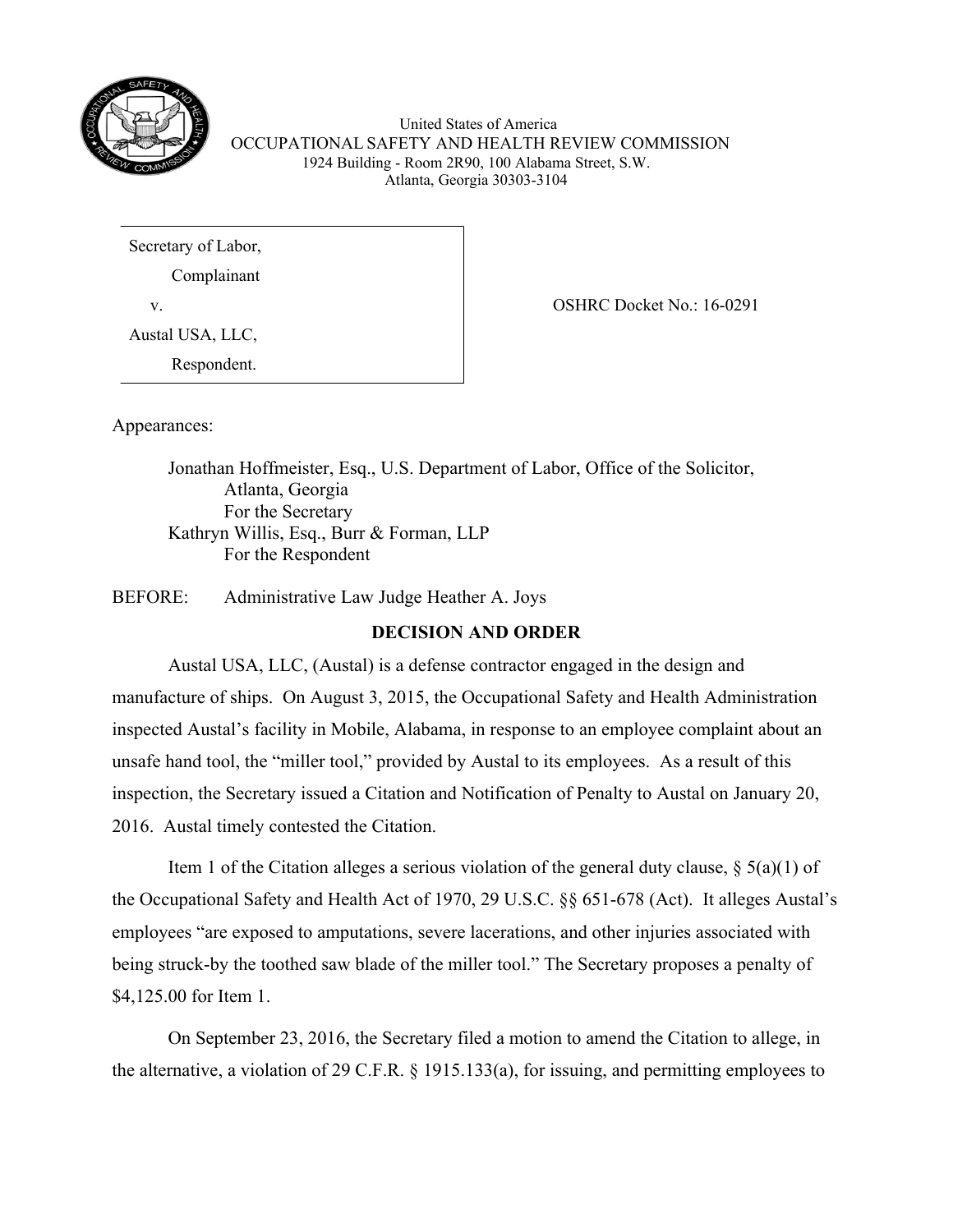use, unsafe hand tools. On October 7, 2016, over Austal's objection, I granted the Secretary's motion to amend the Citation.

I held a hearing in this matter on March 14 and 15 and April 25 and 26, 2017, in Mobile, Alabama. The parties filed briefs on July 14, 2017.<sup>1</sup> For the reasons that follow, I **AFFIRM** the violation, alleged in the alternative, of 29 C.F.R. § 1915.133(a) and assess a penalty of \$4,125.00.

# **JURISDICTION AND COVERAGE**

Austal timely contested the Citation and Notification of Penalty on February 12, 2016. The parties stipulate the Commission has jurisdiction over this action and Austal is a covered business under the Act (*Joint Prehearing Statement*, p. 6). Based on the stipulations and the record evidence, I find the Commission has jurisdiction over this proceeding under  $\S 10(c)$  of the Act and Austal is a covered employer under  $\S 3(5)$  of the Act.

### **STATEMENT OF AGREED FACTS**

On March 6, 2017, the parties submitted a *Joint Prehearing Statement*, in which they state,

The following is a concise statement of those facts which are stipulated to and admitted by the parties and will require no proof at hearing:

1. Jurisdiction of this action is conferred upon the Occupational Safety and Health Review Commission ("Commission") by § 10(c) of the Occupational Safety and Health Act of 1970, 29 U.S.C. § 651, et seq.

2. The Respondent is an employer engaged in business affecting commerce within the meaning of  $\S 3(5)$  of the Act.

3. The Commission's presiding Administrative Law Judge has authority to hear the case and issue a decision.

4. On August 3, 2015, OSHA conducted Inspection No. 1082517.

5. Stephen Yeend was the Compliance Safety and Health Officer ("CSHO") assigned to conduct the inspection of Respondent's workplace.

6. OSHA initially issued one citation to which Respondent provided a timely notice of contest of Citation 1, Item 1.

<sup>1</sup> On August 1, 2017, Austal submitted a reply brief, titled *Supplemental Post-Hearing Brief*, which the Secretary moved to strike. Commission Rule 74(b) provides, "Reply briefs shall not be allowed except by order of the Judge." Austal did not move for an order granting leave to file a reply brief, nor did it consult with the Secretary regarding such a motion, as required by Commission Rule 40(a) ("Prior to filing a motion, the moving party shall confer or make reasonable efforts to confer with the other parties and shall state in the motion if any other party opposes or does not oppose the motion."). Having considered the contents of Austal's reply brief, I find it raises no new issues or arguments. I decline to accept Austal's reply brief.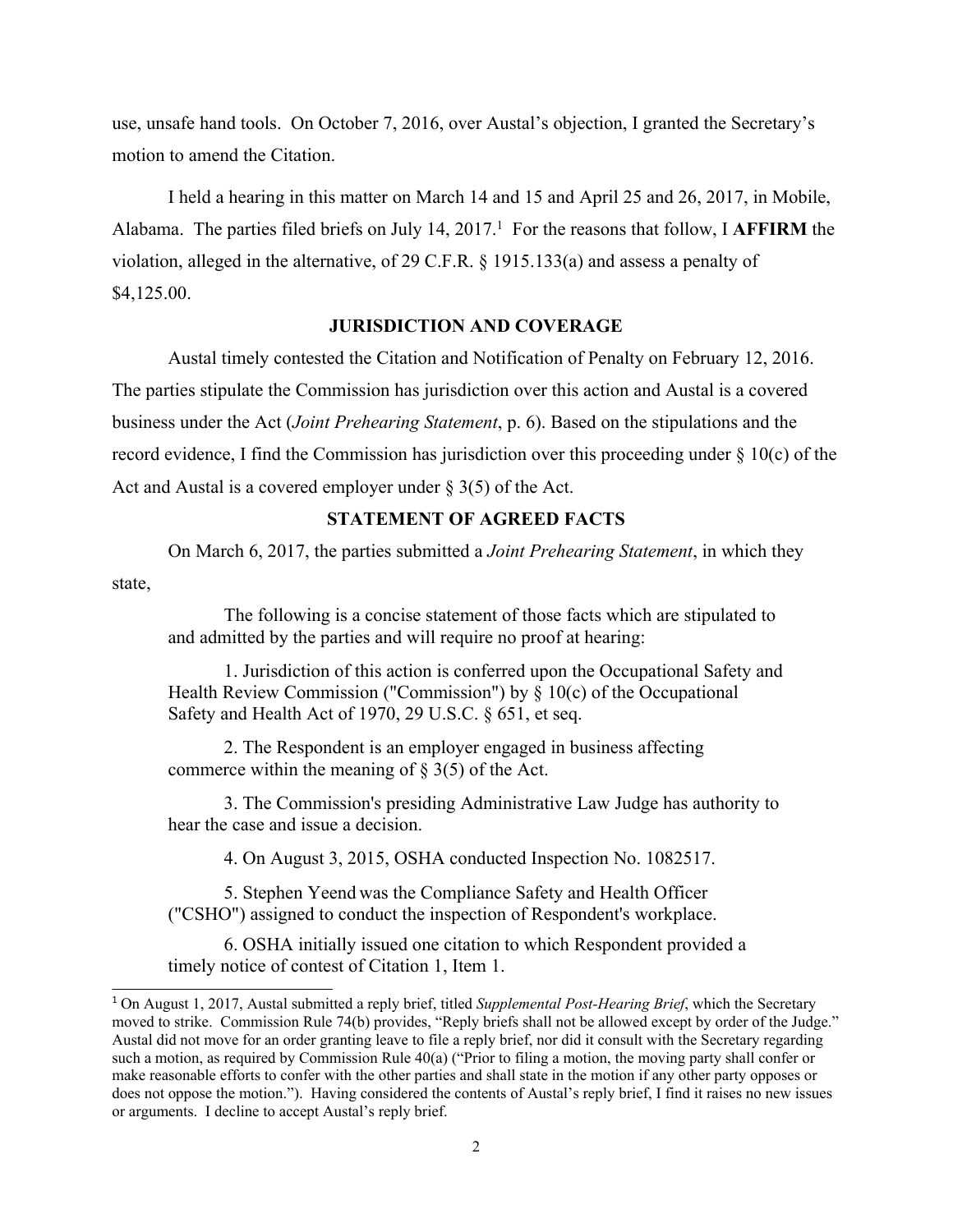7. On September 23, 2016, OSHA sought to amend Citation 1, Item 1 to allege a violation of 29 C.F.R. § 1915.133(a) in the alternative.

8. Austal is a global prime defense contractor and engages in the design and manufacture of commercial ships.

9. Austal employs approximately 4000 employees at its Mobile, Alabama facility.

10. At all relevant times, Austal maintained a written safety and health program.

11. Fitters and welders at Austal have utilized the "Miller tool," which is a Metabo angle grinder with a toothed saw blade.

12. The Miller tool is used for tasks, including chamfering, clipping, trimming, beveling, back gouging, and cutting.

13. Prior to the August 2015 inspection of Austal's Mobile, Alabama facility, Mr. Yeend did not evaluate any Miller tool as part of an inspection.

14. During the course of his inspection, Mr. Yeend walked in the MMF and tool crib, viewed a demonstration of two employees using the Miller tool, and interviewed hourly and management employees.

15. On January 20, 2016, OSHA issued a single citation to Austal, alleging a serious violation of the general duty clause, Section  $5(a)(1)$ , of the Act.

16. As the basis for the general duty clause violation, OSHA alleged that Austal's employees were exposed to a struck-by hazard from the Miller tool, which could result in amputations, lacerations, and other injuries.

17. OSHA relies upon the instruction in the Metabo manufacturers' manual as the basis for contending that there is a recognized hazard.

18. On September 23, 2016, the Secretary filed a Motion to Amend the citation in the alternative, to read as follows: 29 C.F.R. 1915.133(a): Employers shall not issue or permit the use of unsafe hand tools.

(Tr. 7-9)

## **BACKGROUND**

#### **OSHA's Inspection**

On July 28, 2015, OSHA's Mobile, Alabama, area office received a complaint from an Austal employee regarding the company's use of an angle grinder fitted with a toothed saw blade. The angle grinder is manufactured by Metabo. The tool fitted with a toothed saw blade is called a "miller tool" because it can be used for milling work (Tr. 339, 864). <sup>2</sup> Southern Gas and Supply Company is the distributor for Metabo products in Alabama and Mississippi (Tr. 645).

<sup>2</sup> Exhibit C-2 comprises two copies of photographs showing two views of a miller tool.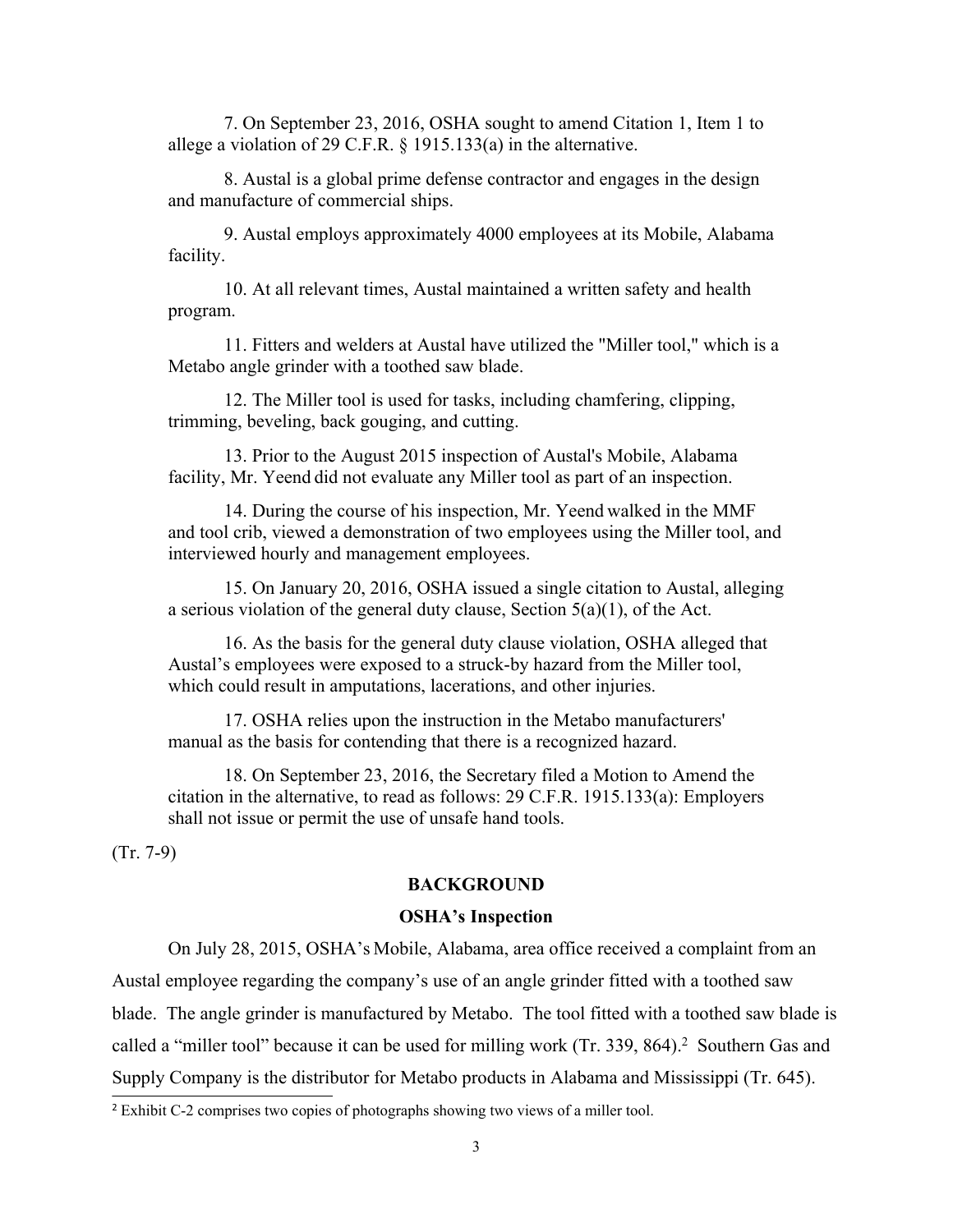Because the complaint referred to amputation hazards created by use of the miller tool, OSHA conducted the complaint inspection under its National Emphasis Program on Amputations (Exh. R-1; Tr. 22-24, 83).

On August 3, 2015, CSHO Stephen Yeend arrived at Austal's Mobile, Alabama, shipyard. He met with Christopher Blankenfeld, Austal's senior safety and health manager, and other company representatives. When CSHO Yeend presented them with the employee complaint, they informed him they "were aware of this issue with the miller tool, because they were already in litigation with employees." (Tr. 26) Blankenfeld provided CSHO Yeend with copies of the company's OSHA 300 log (*Log of Work-Related Injuries and Illnesses*) and disciplinary records (Tr. 28). Blankenfeld told CSHO Yeend the employees who were injured using the miller tool "were injured because they didn't follow the work rules on using it, so they were all disciplined for it." (Tr. 30) In fact, Austal failed to discipline any of the employees injured while using the miller tool for failure to follow work rules related to use of the tool (Tr. 202, 255, 322, 441-48, 613-20, 925, 946).

CSHO Yeend looked at one of Austal's tool cribs and saw several miller tools, as well as other hand tools (Exh. C-1, p. 6; Tr. 105). He then observed two demonstrations of employees using the miller tool: "One was an individual that was beveling or chamfering the edge of ... [an] aluminum plate. The other was [an] individual that was back gouging a weld." (Tr. 30)

CSHO Yeend took photographs of the demonstration and of the miller tool (Exh. C-1; Tr. 32). He interviewed hourly and management employees (Tr. 41-42). CSHO Yeend subsequently received documents from Austal and Metabo pursuant to document subpoenas for emails and other documents (Tr. 64). Based on his inspection, CSHO Yeend recommended that the Secretary cite Austal for a serious violation of  $\S(5a)(1)$ , which the Secretary did on January 20, 2016. As noted, the Secretary moved to amend the Citation to allege, in the alternative, a serious violation of § 1915.133(a), which I granted on October 7, 2016.

#### **Testimony of Injured Employees**

Five employees who had been injured while using miller tools testified.<sup>3</sup> For privacy

<sup>&</sup>lt;sup>3</sup> Most of the employee witnesses who had been injured while using the miller tool at Austal's shipyard are suing Austal, Metabo, and other related defendants. Austal's counsel dwelled on this circumstance at some length. The lead plaintiff in the private action is Michael Keshock. Although Mr. Keshock did not testify as a witness in this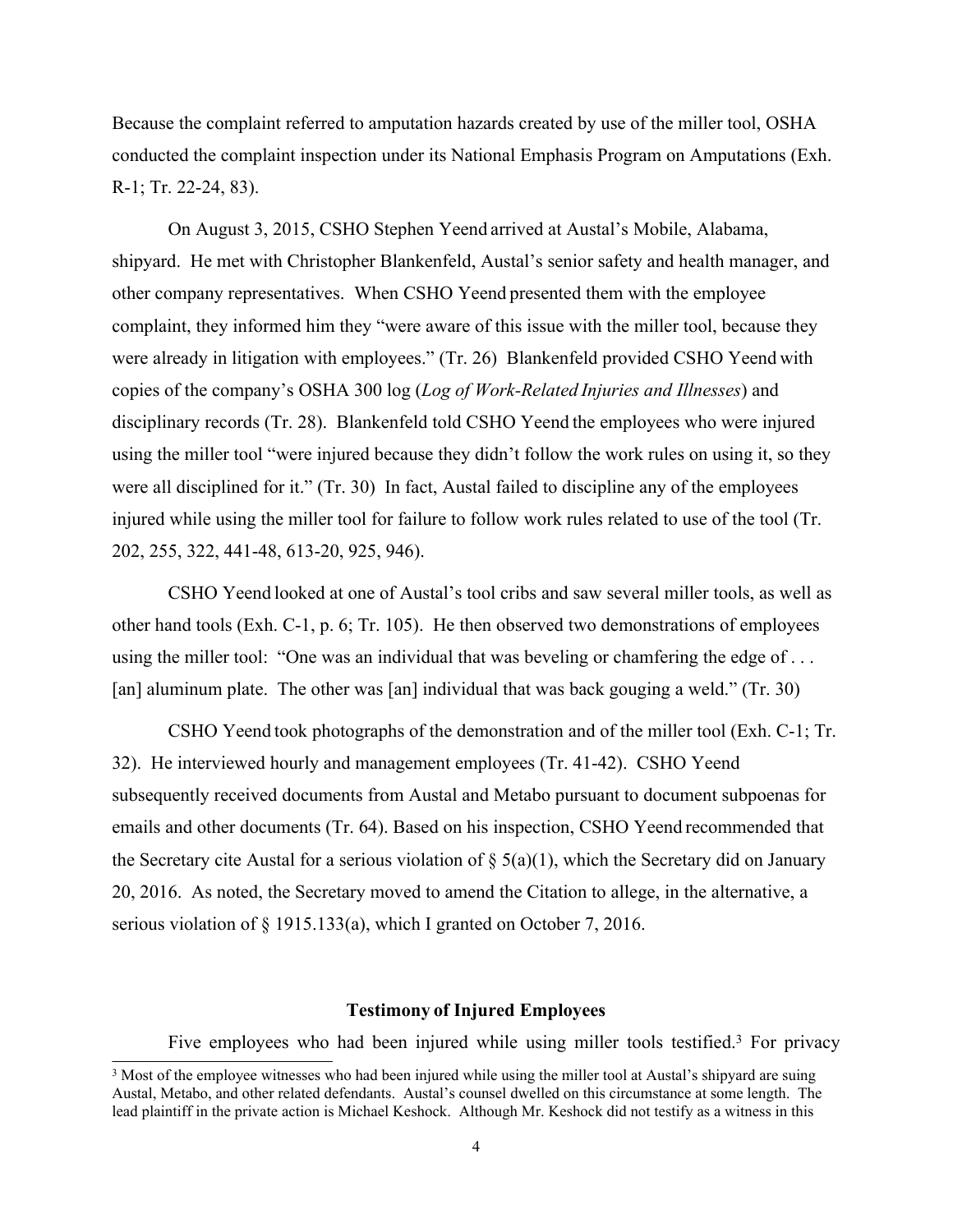purposes, I will not use their names, but will refer to them numerically.

**Employee #1:** Employee #1 worked as a welder for Austal. He testified he worked with the miller tool daily in the shipyard, estimating he performed approximately 70% of his tasks with the tool (Tr. 171, 173). Employee #1 could complete any task more quickly with the miller tool, but he would have been able to complete any assigned task with other tools available at the shipyard (Tr. 174).

As with all Austal welders and fitters, Employee #1 attended an eight-week training program conducted by Alabama Industrial Development and Training (AIDT). One day of the training was dedicated to the use of the miller tool (Exh. R-16; Tr. 181, 184-85). Austal provides new hires with welding gloves, neoprene gloves (to be worn when using the miller tool, among other tools), a helmet, face shield, safety glasses, and ear plugs (Tr. 223).

Employee #1 testified he felt the miller tool was unsafe when he was required to use it in an overhead position.<sup>4</sup> "[W]hen you're over your head and you're cutting with the miller tool, it's right in your face." (Tr. 176) He also stated the training he received at AIDT on use of the miller tool (standing up at demonstration tables) does not reflect actual use of the tool. "[W]hen you use a miller out there in the field, you're using it in all different types of stance positions, against walls, cutting frames, on the floor, over your head. I mean, you're using it all over. You're not just in a standing position. You're on your knees. You're crouched. You're bent over. I mean, there's a lot of different ways to use it." (Tr. 183)

Employee #1 described how his injury occurred:

I was about 40 feet in the air in a man lift, boom lift that -- as we call it. I was instructed to cut off what we call lifting lugs on the side of certain things that we lift high in the air. We put heavy-duty lifting lugs on that have to be removed, so I was in the process of cutting it. ... [T]he next thing I know [the miller tool is] out of my hands. When I look down, I see it's went across the top of my fingers. I don't know how it didn't cut me as it fell to the basket. …It was gone. It kicked back and was out of my hand in less than seconds, it was -- it was gone, it was out. And it cut me, crank lift came down, told my foreman and they got me to first aid.

<sup>4</sup> Austal supervisors disagreed about whether Austal's work rules prohibit overhead use of the miller tool. Senior safety and health manager Christopher Blankenfeld stated using a miller tool for overhead work is prohibited, no exceptions, and an employee caught doing so should be disciplined (Tr. 629). Three supervisors disagreed, stating employees generally are permitted to use the tool to work overhead, or that they are allowed to do so in certain locations (Tr. 669, 732, 753).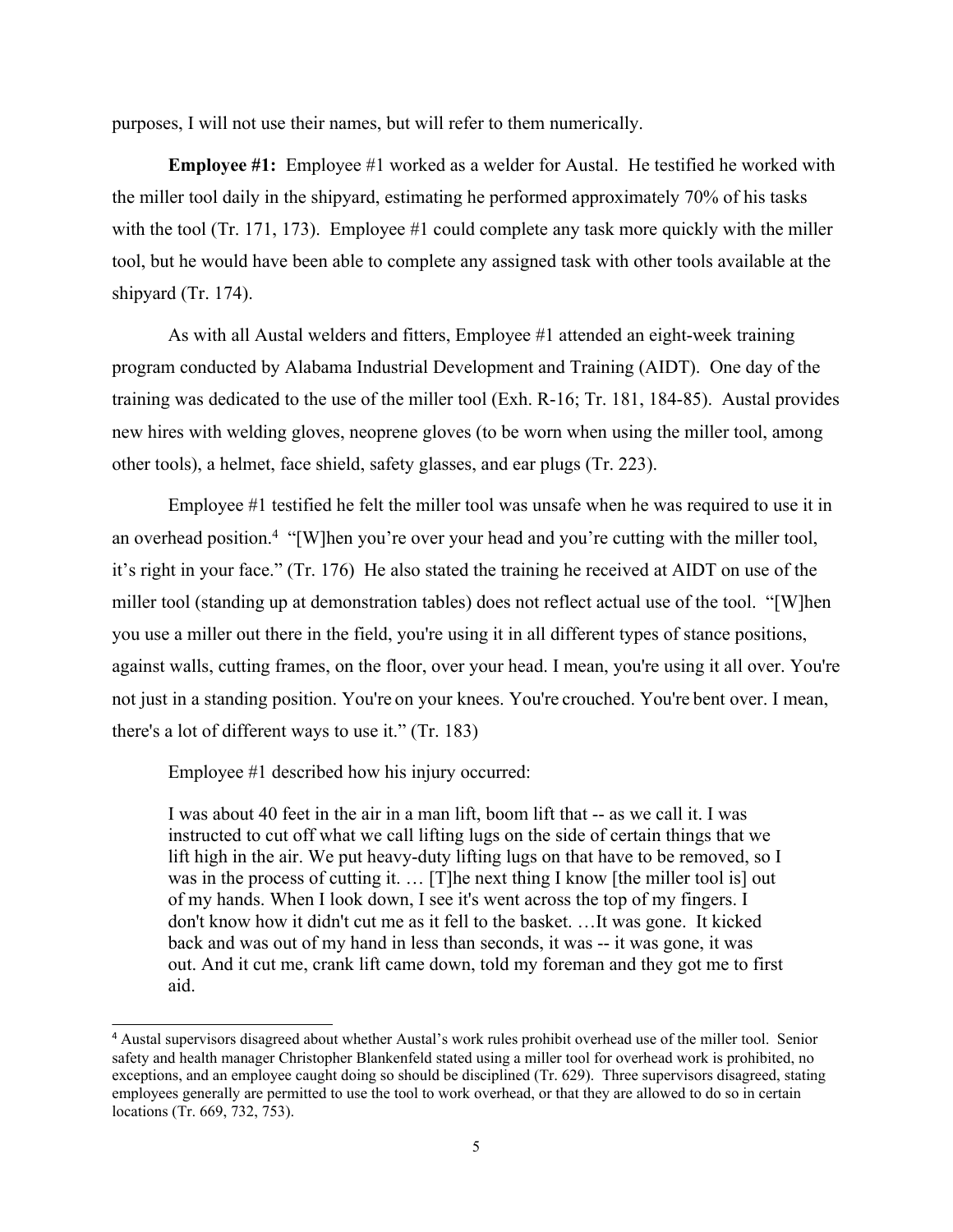(Tr. 198-201)

Employee #1 stated his injury was not due to carelessness on his part (Tr. 198). No Austal employee informed him he had violated an Austal work rule, and Austal did not discipline him as a result of the accident (Tr. 201-202). He stated, "I've never been written up or verbally reprimanded at Austal." (Tr. 202)<sup>5</sup>

Employee #1's injured hand required extensive medical treatment:

Employee #1: I required my first surgery [on] February the 12th and they put some small pins and different things, went through six weeks of therapy in which my finger had absolutely no movement, couldn't bend it, couldn't do anything with it, so the doctor decided to do what he called a fusion, where he put a longer screw in it to give it a bend, and from there it just -- nothing ever worked. They did a third surgery on my finger to clean some tendons up and I had a little bit of use out of the tip of my finger for about two weeks, and after that I had no use of the finger, you know, it didn't function.

Q.: And at some point was it amputated?

Employee #1: September the 12th, yes, sir.

Q: How long between when the injury occurred and the amputation happened?

Employee #1: My injury was on February the 5th, 2014; my amputation was on September the 12th, the same year, 2014.

<sup>5</sup>Blankenfeld conceded Austal did not discipline Employee #1 for any safety infraction related to his accident (Exh. C-5; Tr. 445). Fabrication foreman Gregory Wright was the supervisor of Employee #1 at the time of his injury (Tr. 662-63). Wright completed a *Supervisor's Statement Form* as part of Austal's *Incident/Near Miss Report* concerning the injury to Employee #1 (Exh. C-12). The form includes the following questions, with Wright's handwritten answers in response:

**Anything unusual prior to, during, or after accident/incident—** (Wright:) No [Employee #1] had all PPE and all parts of miller **Do you have any doubts about this accident/incident—** (Wright:) No I do not **Any unsafe acts performed—**

<sup>(</sup>Wright:) No Despite his signed statement submitted to his employer as part of its accident investigation, Wright testified he later determined, after going back and looking at the area where Employee #1 had been located when he was injured, that Employee #1 had been, in fact, improperly using the miller tool (Tr. 666-70, 679-80). He conceded he never amended his purportedly inaccurate statement and failed to recommend disciplinary action for Employee #1for his supposed misuse of the miller tool (Tr. 686). I find this testimony to be a transparent attempt to minimize documentary evidence unfavorable to Austal. I base this finding on the implausibility of the testimony, as well as on Wright's defensive and evasive demeanor while testifying. I give great weight to Wright's written statement found in Exhibit C-12, drafted contemporaneously with the accident, and no credit to his testimony to the contrary. I also give no weight to Wright's testimony regarding a conversation he claims to have had with Employee  $#1$ approximately three weeks after the accident: "[Employee #1] even admitted to me, saying what he did wrong." (Tr. 666) Employee #1 denied having this conversation with Wright (Tr. 788, 793-94). Wright's testimony is implausible, and his demeanor while testifying was shifty. I credit the testimony of Employee #1 that he did not admit any wrongdoing in his use of the miller tool at the time of his accident.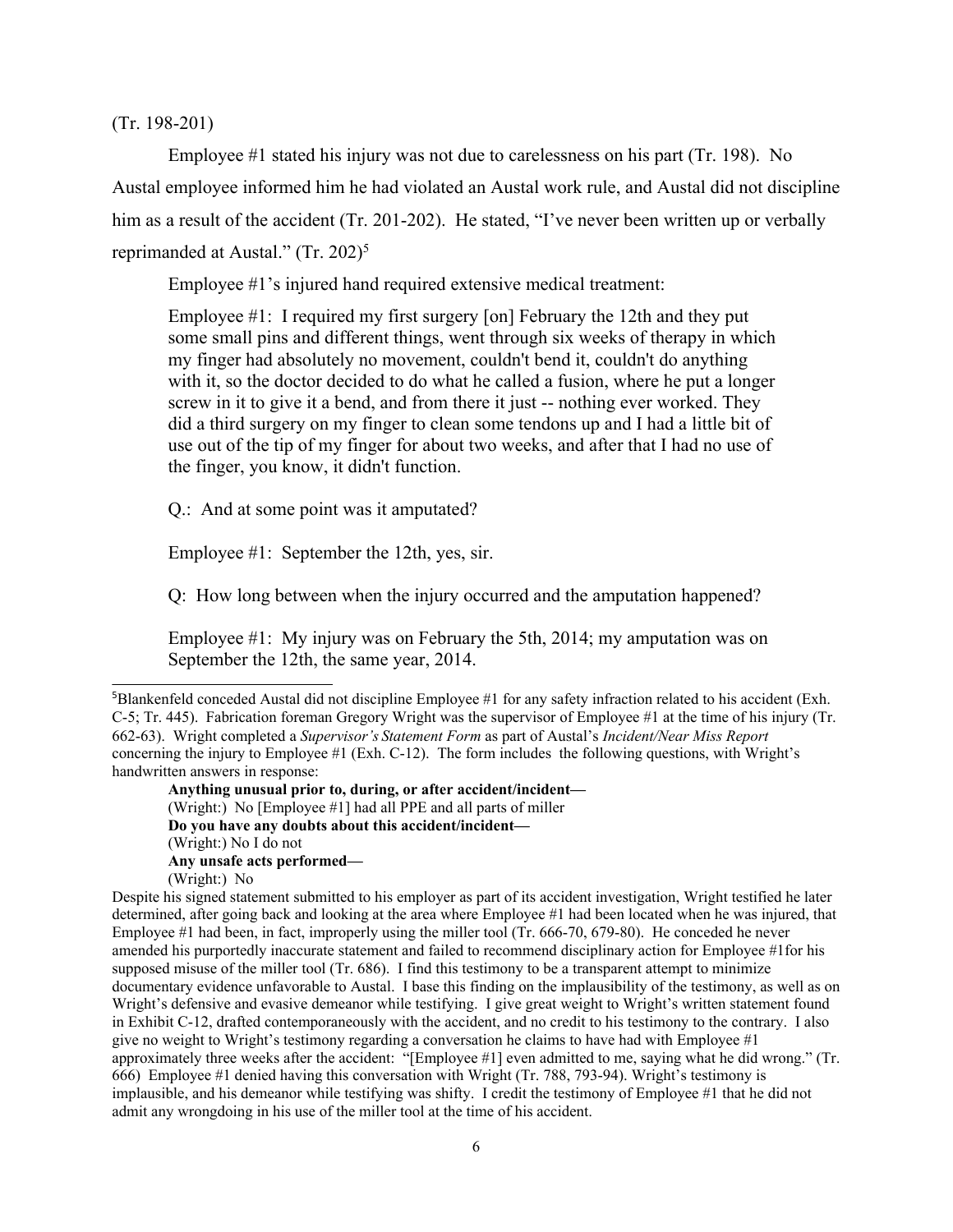Q.: How long did you have to be off work because of the injury?

Employee #1: I was out of work about 37 and a half weeks.

# (Tr. 202-203)<sup>6</sup>

**Employee #2:** Employee #2 works as a fitter for Austal (Tr. 248). He stated any task he was assigned could be accomplished using another tool available at the shipyard, rather than the miller tool. He believed Austal preferred its employees to use the miller tool because it gets the job done faster (Tr. 256-57, 264).

Employee #2 had been injured twice using a miller tool. He stated he does not feel safe using the tool. "I've been cut twice by it. One major time in my arm. Maybe two months ago, three months ago, on my pinky. And it just -- I get scared to use it." (Tr. 251) He had heard the miller tool referred to as "the suicide saw," and he had been warned, "It will easily come back, cut a finger off, cut this off. You know, damage parts of your body." (Tr. 264-66)<sup>7</sup>

Employee #2 described his first accident, which occurred in January of 2016 (Tr. 272). He had been assigned to replace tacks in a piece of plate, a task that required him to use the miller tool in an overhead position.

I got up underneath and I started cutting. And I think I maybe cut one or two tacks and when I got about to the third or fourth one, it kicked back on me one time and I stopped. And I looked at the blade see if maybe it was chipped or there was any aluminum stuck in it. I checked everything, it all looked good. I just went back at it again and then the second time when I cut, when it kicked back and come into my arm. …I got a laceration for my arm about maybe three or four inches long. The blade had come in contact into my arm and had got -- when I got cut, it kicked back and it was stuck in my arm and it was still going. And I reached around there and I unplugged it. And I had ripped my shirt and I had to pull the blade out of my arm. … I had got stitches. I got I believe five on the inside, five or six on the inside, and I think about 12 or 13 on the outside.

## (Tr. 266-268)

Employee #2 sustained a less severe injury in January of 2017, the day before the anniversary of his first injury (Tr. 272). He was assigned once again to cut off tacks that had

<sup>&</sup>lt;sup>6</sup>Inexplicably, senior safety and health manager Blankenfeld, engaging in semantics, refused to admit any employee suffered an amputation injury when using the miller tool. "I know of employees that have, through—after surgeries and failure [sic] surgery attempts that have had an amputation of a finger. But not an amputation [.]" (Tr. 438) <sup>7</sup> Senior safety and health manager Blankenfeld testified he had heard the miller tool referred to as the "widow" maker," and that he himself "may have" used the term "suicide blade" to refer to the miller tool (Tr. 453-53, 522).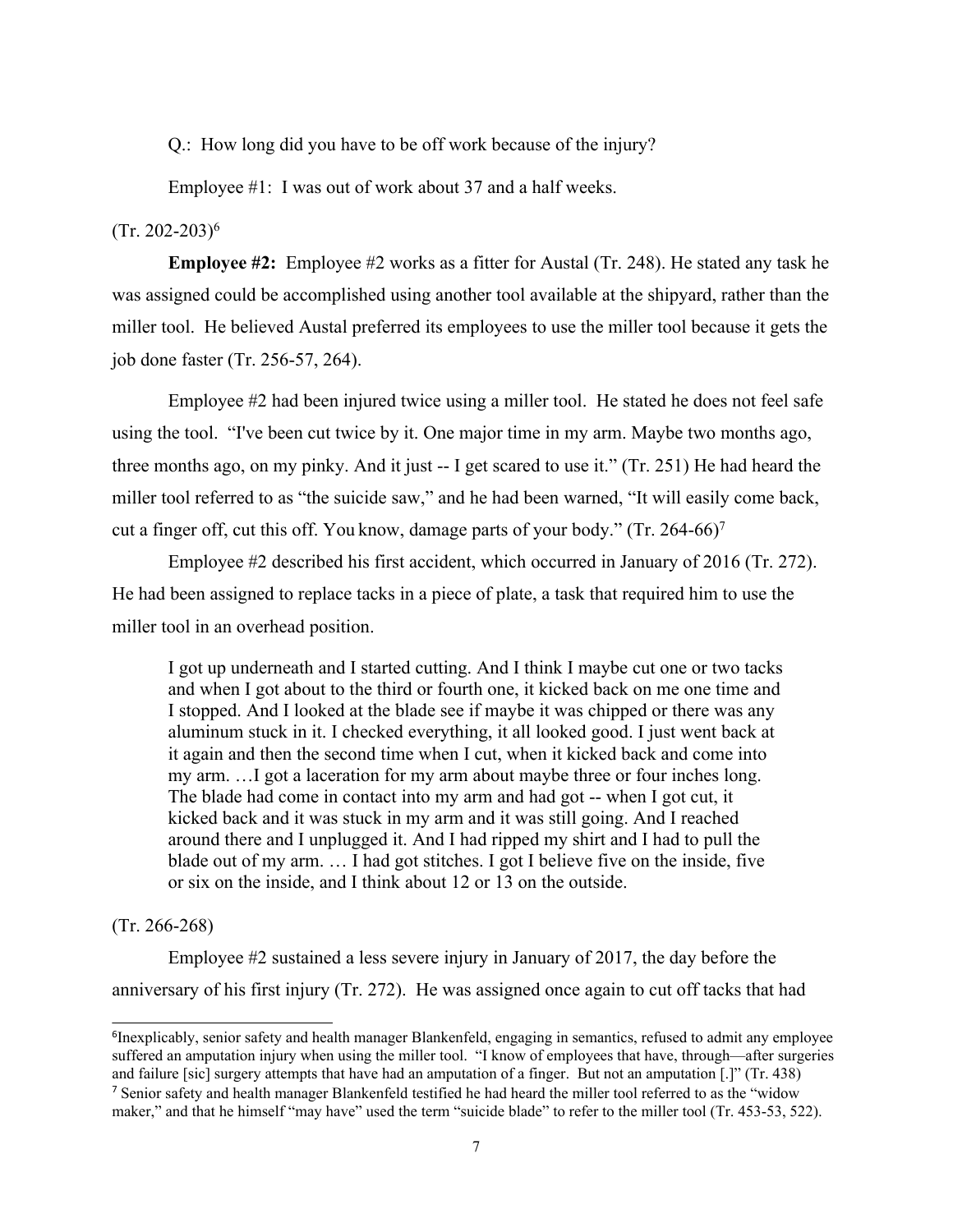been improperly placed.

So they told me to go through there and get the miller and cut all the tacks off. So I went through there and I was cutting each and every one of the tacks and I come off of one and I let go of the button and I was waiting for the blade to come to a complete stop before I sat it down. And I don't know if it hit the guard, had a piece of metal stuck in it or what. But as I was waiting for it, it just kicked back somehow and kicked out of my arm and it come around and cut my pinky.

# (Tr. 270)

Austal did not inform Employee #2 he had used the miller tool improperly either time he was injured. "Both times that I had cut myself [Austal] went and got the miller and they said they had to make sure the handle and the guard was on it and make sure it was in their proper place. And they brought it and both times they told me, they said, well, we don't see where you were doing anything wrong." (Tr. 254-55) Austal has never disciplined Employee #2 for misuse of the miller tool (Tr. 255, 279).

**Employee #3:** Employee #3 was the only injured employee witness whose injury was not caused by the miller tool kicking back. He was injured on May 21, 2015 (Tr. 323).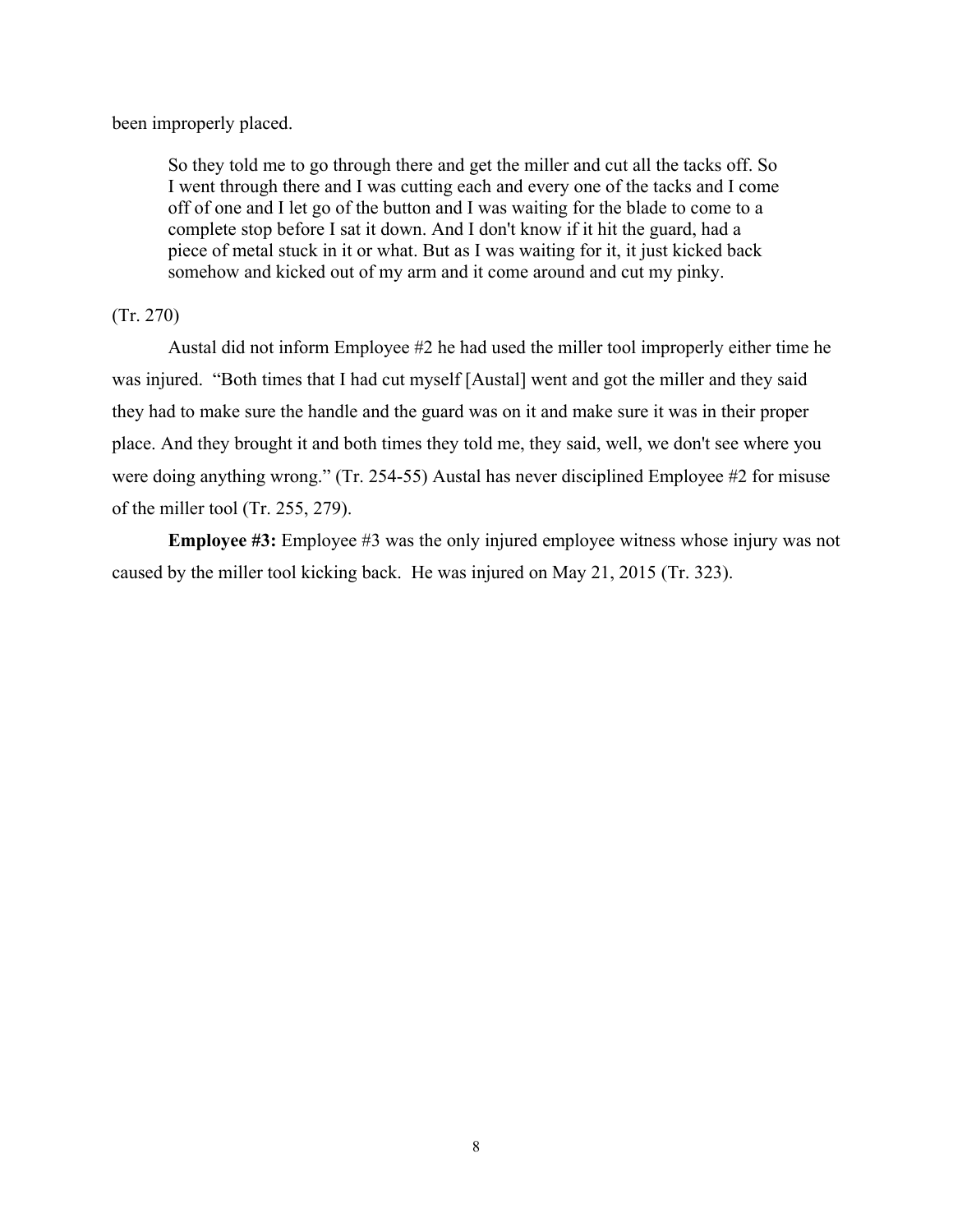I was injured while shaving down a T-bar on my right index finger. Sliced it from my knuckle down to my nail. …I was down on my knees shaving down a T-bar and someone came up behind me and said something and I let go of the trigger, like you're supposed to, and I held onto the saw but my right index finger was extended and somehow it snatched the glove into the blade.

### $(Tr. 322)^8$

Austal did not inform Employee #3 he had violated a work rule and he received no discipline as a result of his accident (Tr. 322).

**Employee #4:** Employee #4 is a former employee of Austal (Tr. 922). He sustained injuries to his index and middle fingers on his left hand (Tr. 924). He described the accident.

[T]hat Sunday I was cutting across the deck and [the miller tool] just kicked back. It kicked back and came right down through my two -- I don't know what you call these two fingers, but basically took out about 98% of the bone.

(Tr. 924)

Employee #4 stated Austal's supervisors preferred employees to use miller tools because they completed the work more quickly with them (Tr. 928). Despite the efficiency of the miller tool, Employee #4 was wary of the tool's tendency to kick back.

[T]here's always just that one little spot that you're going to hit and it's going to kickback on you, it's going to slice you here or there, finger, kneecap, up and down your leg. I mean it's just -- it's just an inherently dangerous tool but, you know -- like I said, I used it for six years straight. You know, at least three or four days a week. And it was just that one time it jumps on you. …And, you know, if you're just cutting, you know, just like straight across a piece of plate, usually it's going to kick and it's going to go away from you. But when you're cutting down in a hole, somewhere like that type and you're cutting, that's when it, you know, it's going to kick on you. And, you know, you better be ready.

### (Tr. 926-27)

Austal did not inform Employee #4 he had improperly used the miller tool. Austal did not discipline him over the accident (Tr. 924-925).

**Employee #5:** Employee #5 works for Austal as a fitter (Tr. 943). He was injured twice

<sup>8</sup> Austal claims Employee #3 "conceded he was distracted while using the miller tool." (Austal's brief, p. 52, n. 12) It is not clear how Employee #3 engaged in misuse of the miller tool because some other employee called his name. Employee #3 stated he "let go of the trigger, like you're supposed to." (Tr. 322) Austal does not otherwise explain its theory of how Employee #3 committed a safety infraction at the time he was injured or why Austal failed to discipline Employee #3 if the company believed he had misused the miller tool.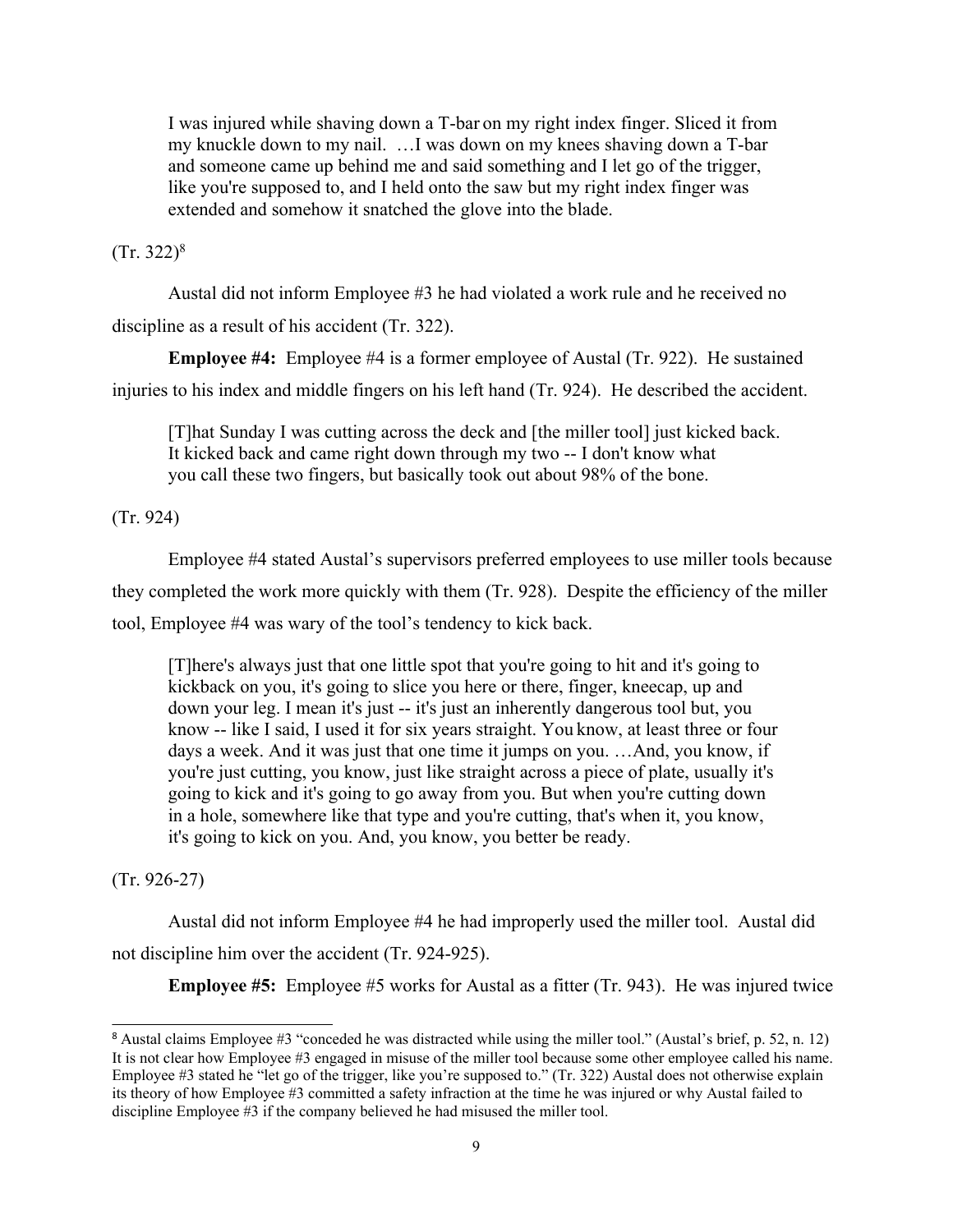using the miller tool. He stated that the first time, the miller tool "kicked on me, jumped back," and nicked one of his fingers, but "it wasn't too bad." Approximately two months later, he sustained what he termed "a major injury" on the same finger (Tr. 944).

Austal did not inform Employee # 5 he had improperly used the miller tool and it did not discipline him for the accidents (Tr. 946). Austal fired Employee #5 due to the results of a drug screening administered as part of the investigation of the second accident (Tr. 948, 957).

#### **Testimony of Supervisory Employees**

Eleven Austal supervisors and foremen testified.<sup>9</sup> I will summarize their testimony generally, because they all said essentially the same thing—the miller tool is safe if used properly; any injuries sustained by employees using the miller tool were caused by improper use of the tool ("In my career, 14 years, all the miller accidents that I've seen have been selfinflicted." (Tr. 770)); supervisors do not encourage employees to use the miller tool or discourage employees, by mockery or threats, from using alternative tools; Austal emphasizes "safety first"; and supervisors do not prefer employees to use the miller tool due to its efficiency, because they are not concerned about the time it takes to complete a task (Tr. 622, 675, 677, 684, 690-91, 696-97, 706-07, 715, 726, 728, 745-47, 753, 762). The testimony of fabrication supervisor Labaron Brumfield demonstrates the lengths Austal's supervisors will go to advance the narrative that Austal is unconcerned with productivity, and thus would not pressure employees to use the most efficient tool.

Q.: If you are supervising an employee and that employee seems to be doing his work slow, is that an issue for you as far as his production is just slow?

Brumfield: Not at all.

Q.: So an employee can just go totally at his own pace?

Brumfield: We recommend for an employee to be comfortable with what he's doing.

Q.: So if one employee is able to do a task in let's say five minutes and you've got another employee, let's say he's been there a long time, but he takes 30 minutes to do the task, that's not an issue for you at all?

Brumfield: It's not an issue for me at all.

<sup>9</sup> This number includes supervisors and foremen who oversaw work done by employees on a daily basis. It does not include other supervisory personnel who testified.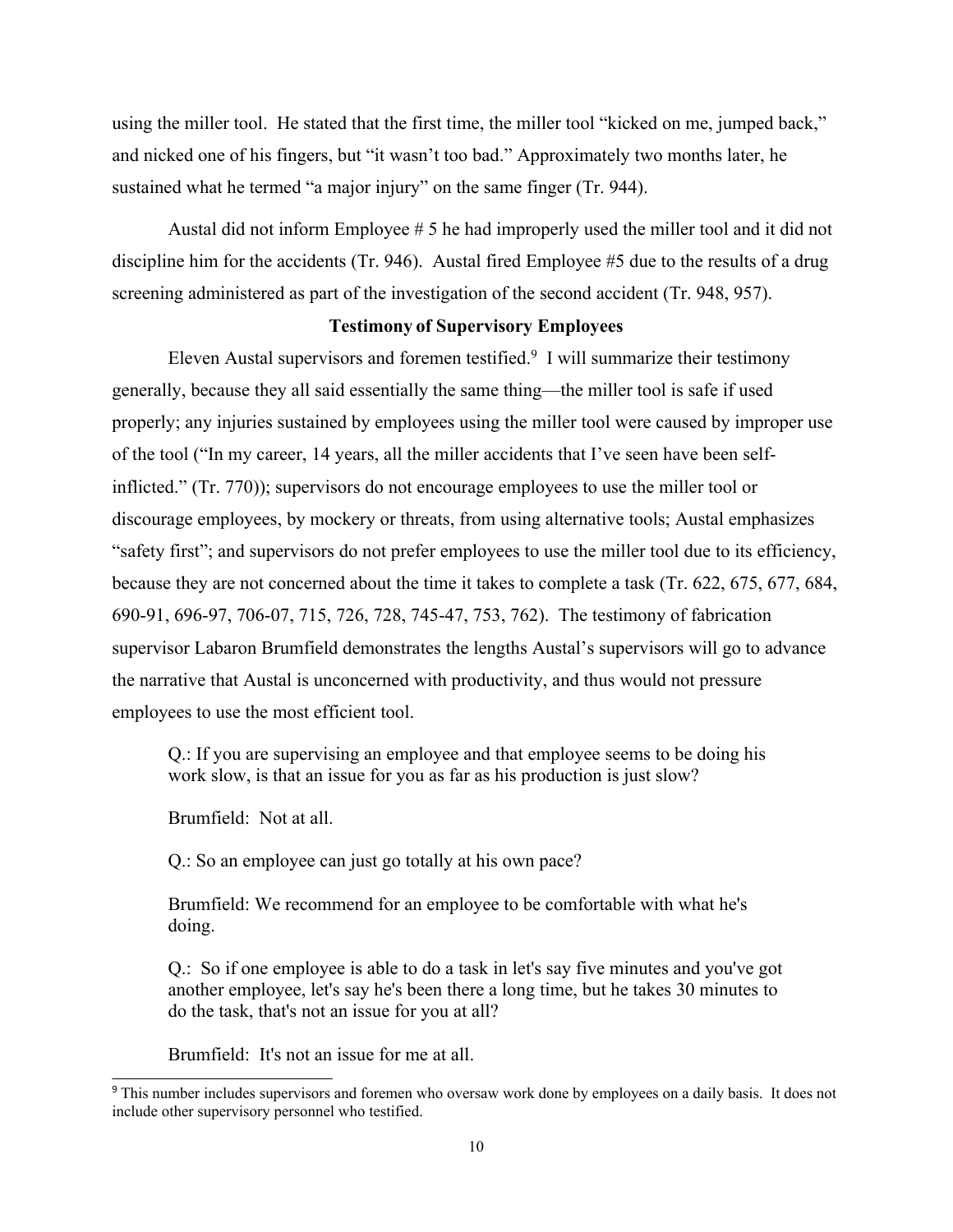Q.: Okay. As a supervisor, is getting production out part of your job?

. . .

Brumfield: Yes. Yes,sir.

Q.: But it's not a problem if some of your employees are just taking long, long periods of time to finish their jobs?

Brumfield: That's what my job qualification, for me to step in and assist them if they need help with the job.

Q.: Okay. So you're saying you would step in and do the job for them?

Brumfield: Most of the time, I would.

Q.: And you don't mind doing that?

Brumfield: Not at all.

(Tr. 707-709)

# **Credibility Determination Regarding Injured Employee Witnesses and Supervisory Witnesses**

Austal argues the injured employee witnesses, referred to by Austal as "the Keshock plaintiffs," are not credible because they have brought suit against Austal and other defendants in private litigation. In support of this argument, Austal cites *Caribco International Corporation*, 1994 WL 53773 (No. 92-2758, 1994), an unreviewed ALJ decision. The cited case is not helpful to Austal for two reasons. First: "[I]t is well-settled that an unreviewed administrative law judge's decision has no precedential value. *See In re Cerro Copper Prods. Co.*, 752 F.2d 280, 284 (7th Cir. 1985) (holding that '[a]n unreviewed ALJ decision does not bind the OSHRC or the courts as precedent') (citations omitted)." *Elliot Constr. Corp.*, 23 BNA OSHC 2110, n. 4 (No. 07-1578, 2012).

Second, Austal quotes this language from *Caribco* in support of its argument the injured employee witnesses are not credible merely by virtue of their private litigation against Austal: "The Court is not bound to give full faith and credit to the evidence of an interested witness, even though not directly impeached or contradicted." 1994 WL 53773 at \*1. Austal omits the preceding sentence, which establishes the ALJ was not referring to the bias of employee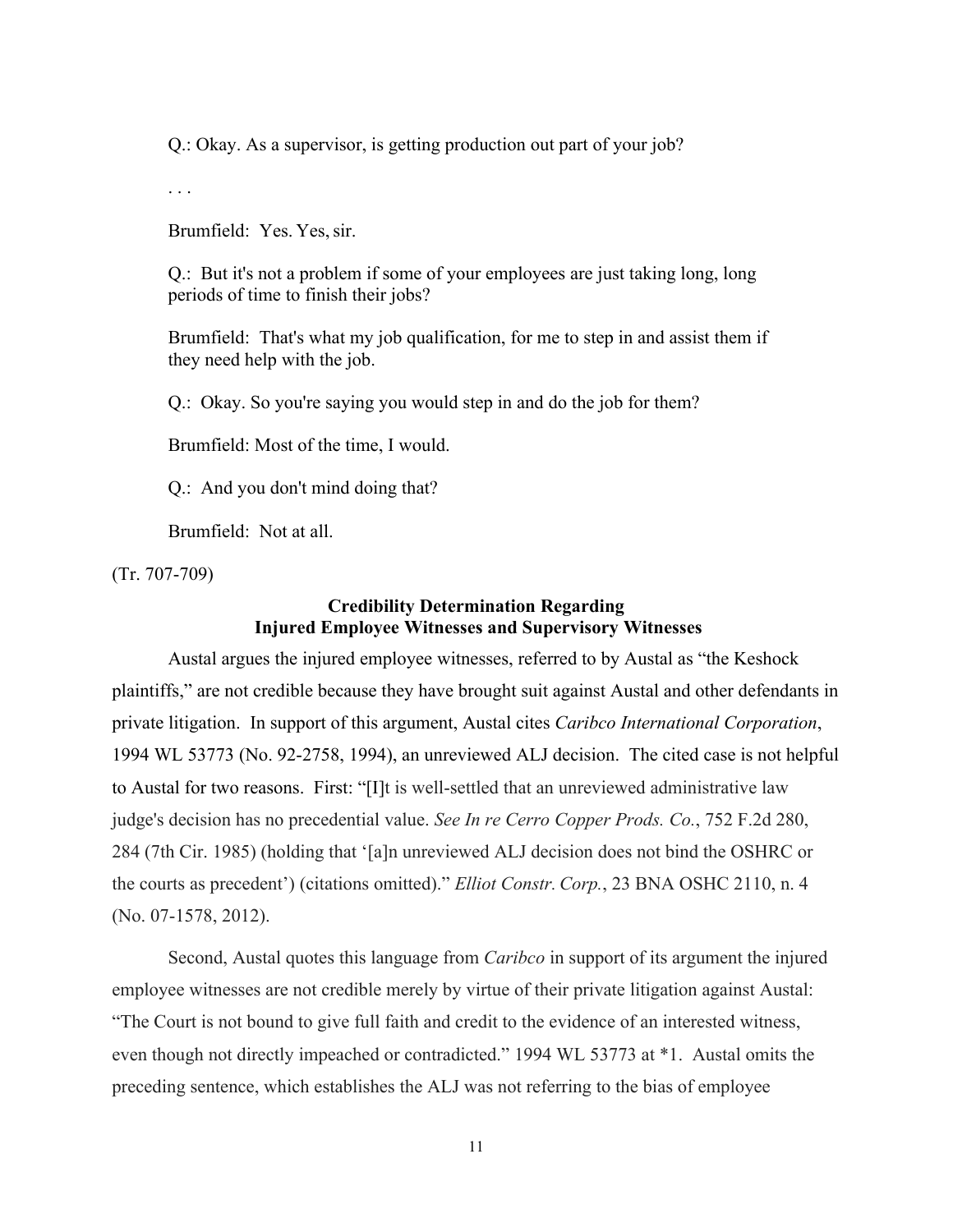witnesses who have brought private actions against employers, but instead is referring to a supervisory employee witness seeking to provide cover for his employer: "My opinion is that [the project engineer] framed his testimony as to the work activities on the scaffold and to the hazards alleged thereon so as to serve his best interests and that of his employer." *Id.* The ALJ, having discredited the project engineer's testimony, went on to affirm all five violation items cited by the Secretary.

It is apparent in this proceeding that the self-interest of each witness employed by Austal could impact his or her testimony. Whether an employee was seeking a favorable judgment, continued good standing with his or her employer, or exculpation from charges of misconduct or negligence, each witness had some incentive to color his or her testimony in the most favorable light. I do not find the injured employee witnesses lack credibility solely because they are engaged in private litigation with Austal, any more than I find Austal's supervisor witnesses lack credibility simply because they are in management.

In assessing the credibility of all the witnesses, I have taken into consideration the extent to which their own self-interest may have influenced their testimony. I have also carefully observed the demeanor of each witness, and noted which topics elicited defensiveness, evasiveness, or increased nervousness. I have weighed the internal consistency of their testimony and the degree to which their testimony appeared rehearsed. A great deal of the testimony is immaterial to the issues before me. The testimony that is material is, for the most part, undisputed.

With regard to the testimony I find immaterial, neither the injured employees nor the supervisors were particularly credible. The testimony of the injured employee witnesses that they were mocked and threatened when they expressed reluctance to use the miller tools was inconsistent and hyperbolic. The testimony of supervisory employees that they never encouraged the use of the faster miller tool and they were unconcerned with productivity sounded rehearsed and is implausible. As previously noted, the Secretary did not characterize the alleged violation as willful. He has no burden to prove employees were encouraged or required to use the miller tool—he need only establish the miller tool was available for use in Austal's shipyard. The availability of the miller tool is not in dispute.

The testimony relevant to the issues in this proceeding establishes the following: (1) a

12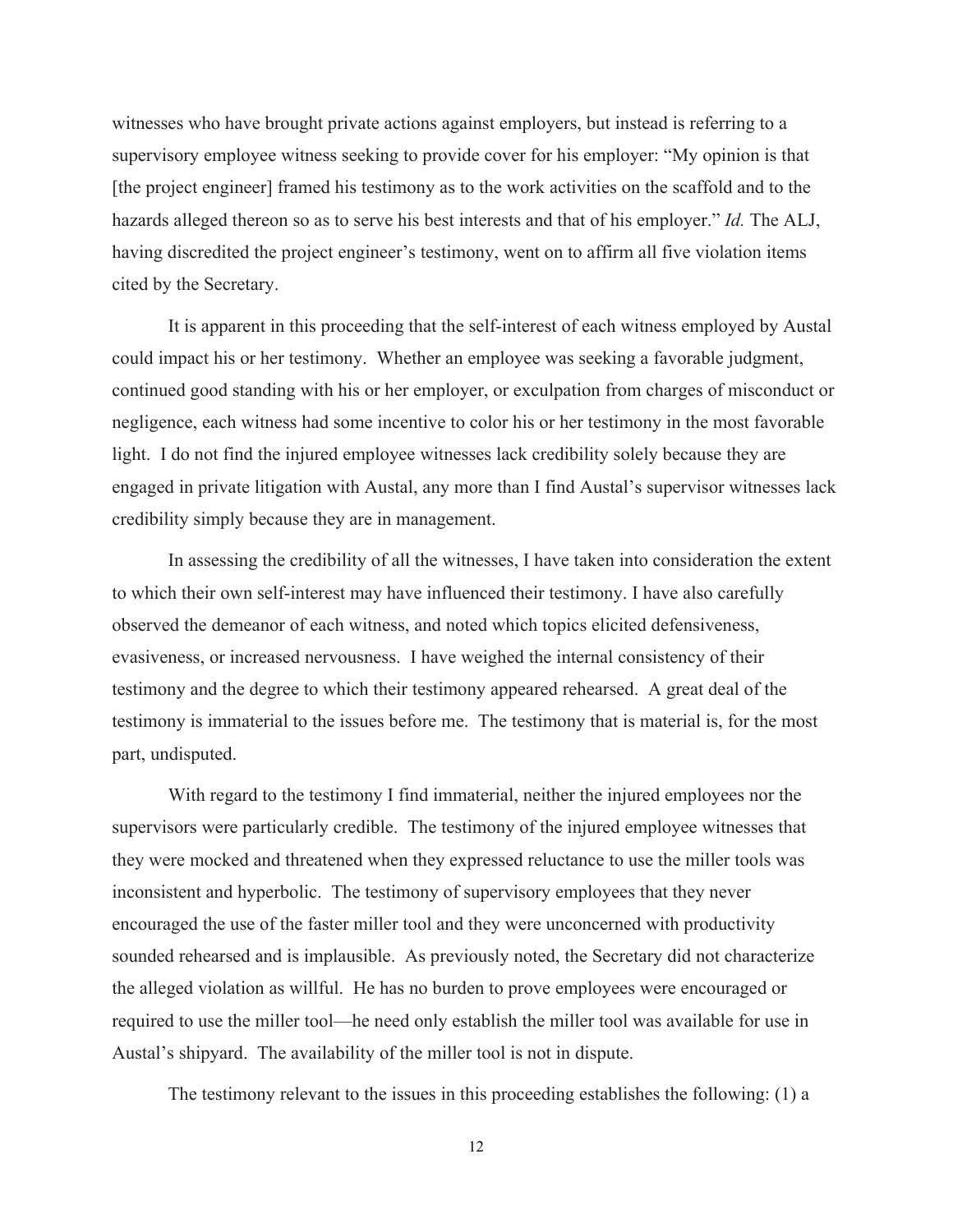number of employees over several years were seriously injured while using the miller tool; (2) Austal's supervisors, including its senior health and safety manager, were aware a number of employees had been seriously injured while using the miller tool; and (3) Austal never disciplined any employee injured using the miller tool for misuse of the tool or any other safety infraction. These findings are based on facts for which there is no legitimate dispute.

# **Significant Documentary Evidence**

# *Metabo's Manual*

Metabo's operating instructions manual (*Manual*) applies to Metabo's angle grinder, which comes in five models (WEPBA 14-125 QuickProtect, WEPBA 14-150 QuickProtect, WEBA 14-125 Quick, WBA 11-125 Quick, and WBA 11-150 Quick) (Exh. C-3).<sup>10</sup> Section 3.1.c of the *Manual* states,

**Do not use accessories which are not specifically designed and recommended by the tool manufacturer.** Just because the accessory can be attached to your power tool, it does not assure safe operation.

(Exh. C-3) (emphasis in original)

Section 10 of the *Manual* reiterates this point:

Use only accessories which fulfil the requirements and specifications listed in these operating instructions.

(Exh. C-3)

Section 3.2 provides a specific and detailed warning relevant to this proceeding:

### **3.2 Kickback and Related Warnings**

Kickback is a sudden reaction to a pinched or snagged rotating wheel, backing pad, brush or any other accessory. Pinching or snagging causes rapid stalling of the rotating accessory which in turn causes the uncontrolled power tool to be forced in the direction opposite to the accessory's rotation at the point of jamming.

<sup>&</sup>lt;sup>10</sup> Austal used at least three different models of Metabo's angle grinder over the years (since at least 2010), including the models addressed by the *Manual* (Tr. 68; 377-78, 399).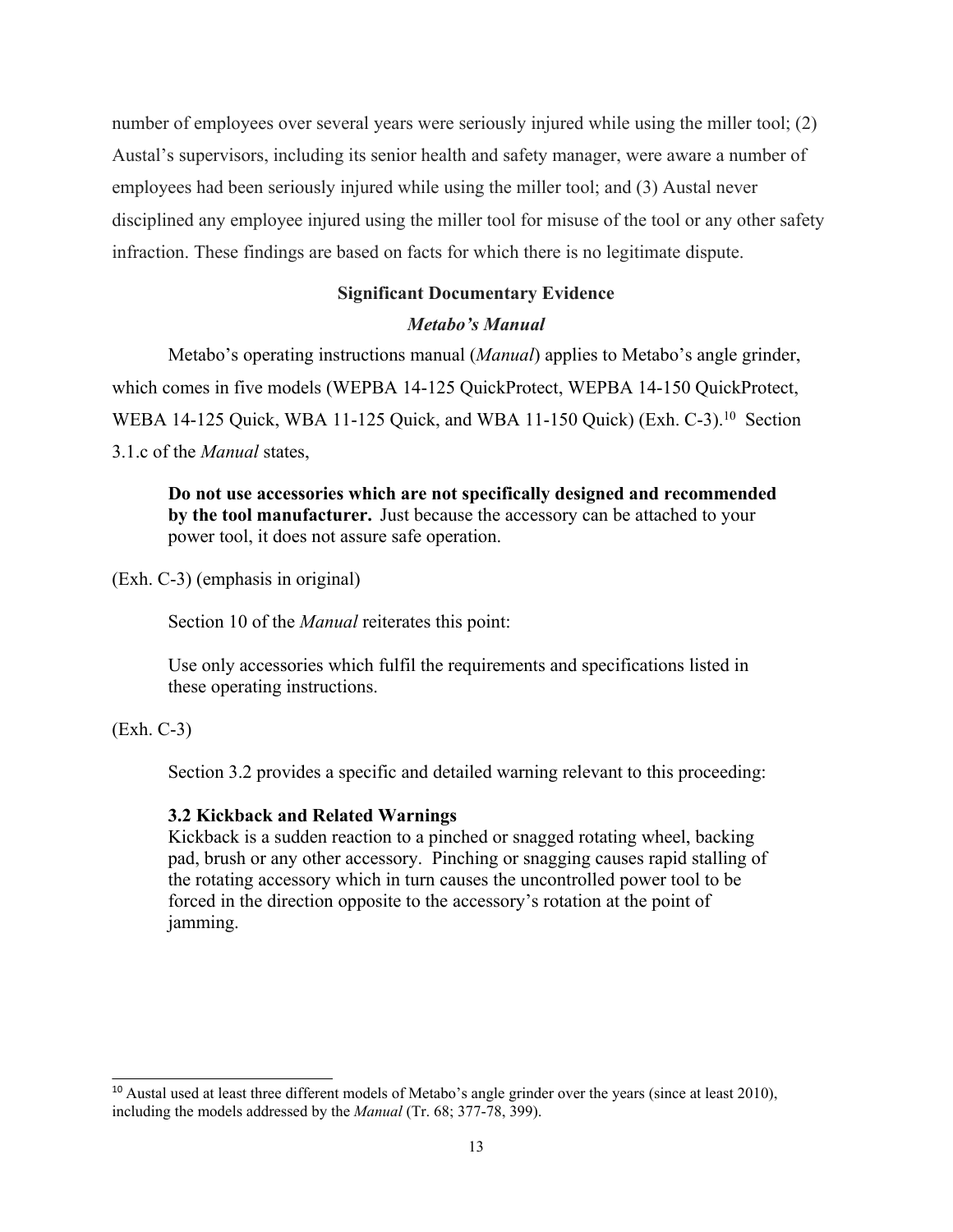\* \* \*

e) **Do not attach a saw chain woodcarving blade or toothed saw blade.** Such blades create frequent kickback and loss of control.

(Exh. C-3) (emphasis in original)

Section 3.3 emphasizes unauthorized accessories cannot be safely guarded:

e) **Use only wheel types that are recommended for your power tool and the specific guard designed for the selected wheel.** Wheels for which the power tool was not designed cannot be adequately guarded and are unsafe.

(Exh. C-3) (emphasis in original)

# *Safety Grams*

Austal issues *Safety Grams*, its version of toolbox talk safety topics, which are "communications that were passed down for training purposes done at the front line manager level to their teams. These are also posted so that employees can review them." (Tr. 63) Austal issues approximately three *Safety Grams* a week (Tr. 187). Exhibit C-6 comprises several copies of *Safety Grams,* three of which specifically address miller tools. Two of the *Safety Grams* consist of extensive lists of "dos and don'ts" when using the tool. One *Safety Gram* states,

#### DID YOU KNOW

That 90% of all accidents involving Miller tools and subsequent employee injuries are caused by the tool KICKING BACK during use. WHY YOU ASK? Millers kick back when the miller blade is engaged in cutting on more than one surface. If the miller blade engages the vertical structure member while cutting the horizontal member, the force of the cut will push the miller up into the operator. An unsuspecting operator will likely not be prepared to manage the new directional force, putting he [sic] or she [sic] directly in the way of the spinning blade.

(Exh. C-6, p. 1) (emphasis in original)

# *Emails*

# *March 2011*

Exhibit R-17 is a copy of an email thread between Austal's senior safety and health manager Christopher Blankenfeld and various officials at Metabo. The purpose of the emails is to set up a meeting for Blankenfeld in West Chester, Pennsylvania, "to meet the representatives from Metabo to talk about improvements to their tools." (Tr. 542-543)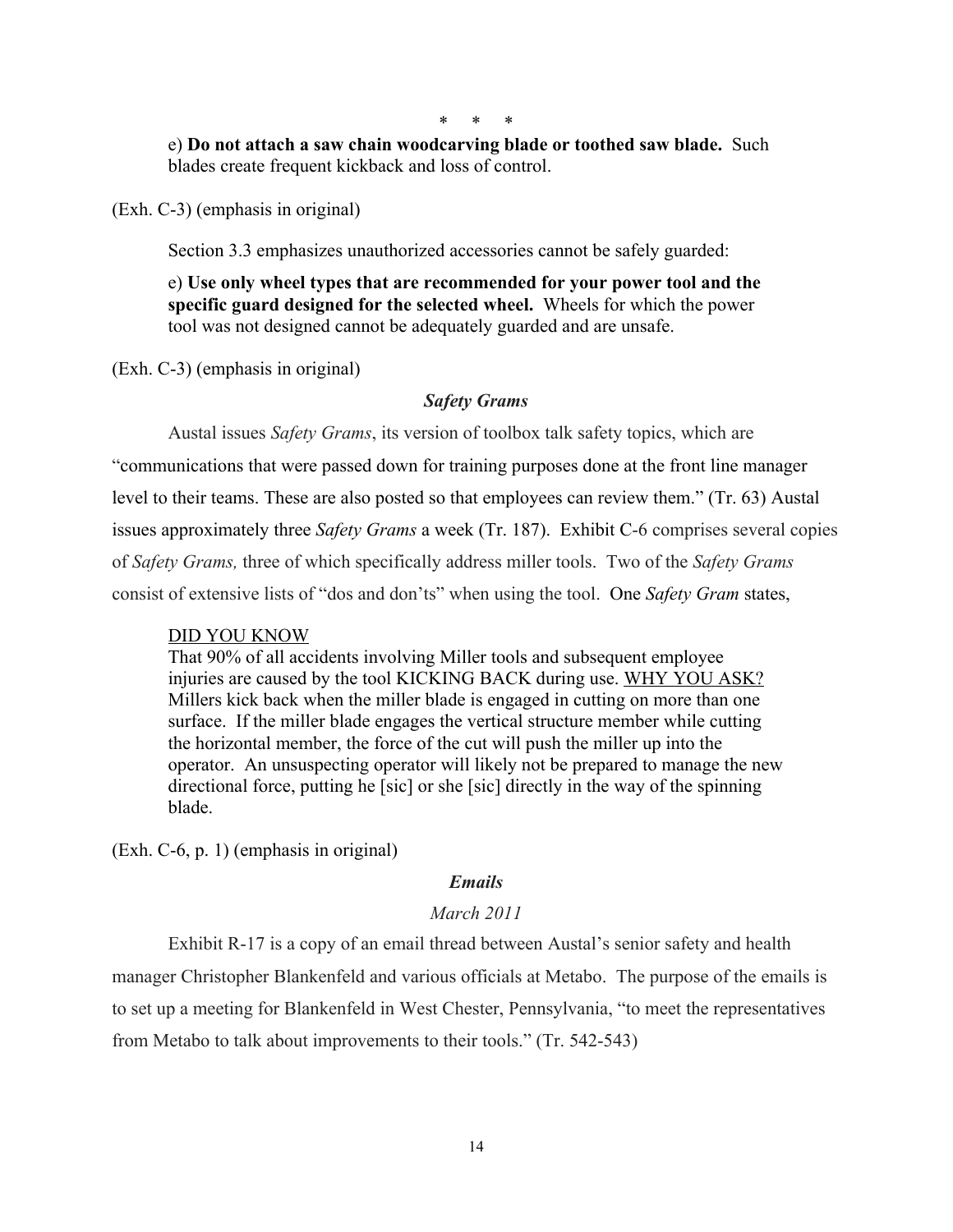# *May 3 & 4, 2011*

Exhibit C-10 comprises two emails. The first, sent on May 3, 2011, is from David

Tomlin, Austal's director of module manufacturing, to Blankenfeld and other Austal supervisors.

He states,

We received a large order of new millers . . . that are garnering significant complaints from the shop floor guys. They are stating they are unsafe and that someone is going to get hurt. To that end, we have begun to pull them off the floor.

I have a few questions:

 $2$ <sup>11</sup> Are you getting the same complaints?

3) How did we make the decision to purchase these?

4) What other options do we have from other manufacturers?

I still have a need for Millers, but do not want to place a unit on the floor that is getting such a great amount of concern coming from the floor. Can you help with this?

(Exh. C-10)

On May 4, 2011, Blankenfeld responded, in pertinent part,

I understand that these tools are not as easy to use as some of the past designs but it's the employee who makes the tool unsafe not the tool itself. Any tool that we put these miller blades into **will be just as dangerous.** These blades were never designed to be used in a hand power tool. They are blades that go into a fixed milling machine.

(Exh. C-10) (emphasis in original)

Blankenfeld goes on to state Metabo is working on a new design based on his

recommendations.

# *August 24, 2011*

Exhibit R-4 is a copy of an email from August 24, 2011. It is from John Kritzski, who

was Metabo's Gulf Coast territory manager in 2011, to David Tomlin and other Austal supervisors. Kritzski wrote, in pertinent part:

<sup>&</sup>lt;sup>11</sup> The copy of the email admitted as Exhibit C-10 starts with "2)."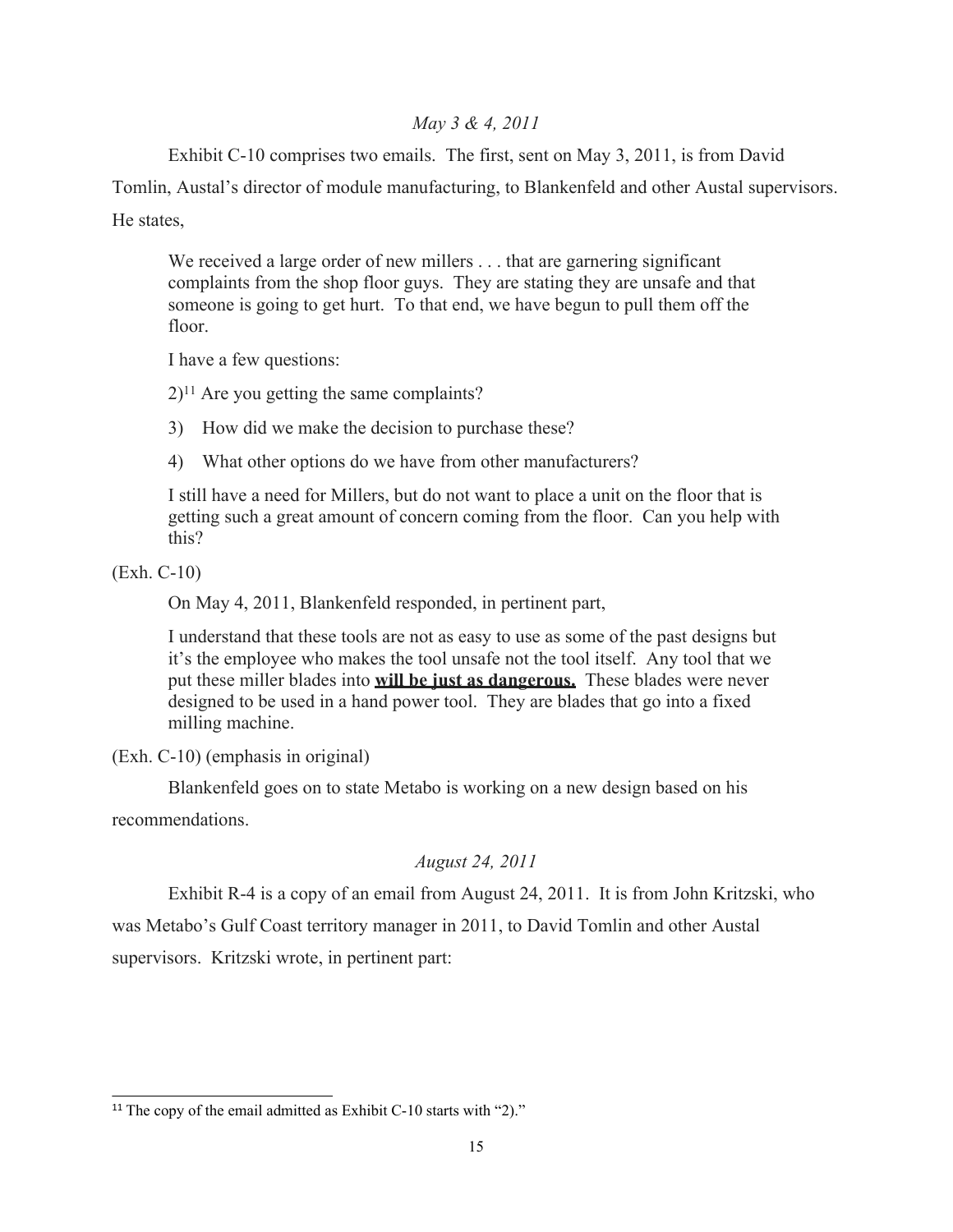Hello Everyone,

Thanks again for the opportunity to sit down and discuss the tool concerns on site at Austal. I just wanted to follow up with a summary of what we discussed and what the plan will be moving forward.

. . .

This is my immediate agenda:

1)-address the issue of finding a way to cover the [paddle] switch during operation

2)-introduce this modified tool into production on a trial basis to get feedback

3)-follow up with production and discuss with all involved the implementation of the modified tool on the floor provided the trial goes well

4)-address any repair concerns on existing tools in use

5)-keep everyone up to speed on the introduction of the new tool in a few months

6)-introduce new tool to Austal via safety training, and or an operational instruction meeting when tool is available to put into production

#### *October 21, 2011*

On October 21, 2011, in response to an email asking about ordering new miller tools,

Blankenfeld complains about the price increase from \$115.00 to \$145.00 per tool:

I feel that more than doubling the cost and forcing us to absorb the cost of these inherent safety changes that improves their tool (IN THE INDUSTRY) is way out of bounds. We are a big client with these particular tools; if they don't make the deal quite a bit better (Sharpen that Pencil) I would opt for another tool that is reasonable equivalent. … If it gets to that point we should retrain the individuals using these particular tools and take these tools away from the lesser trained people. If we can't afford a better smarter tool we need to take the necessary steps at making a better smarter employee.

(Exh. C-11)

# *October 25, 2011*

On October 25, 2011, Kritzski emailed Oliver Howard, an Austal employee in its logistics department (Tr. 356). In it, Kritzski compares Metabo models WP 8115 Quick (the model Austal used at that time) and WEPAB 14-125 Quick (a new angle grinder undergoing tests). Kritzski touts the new model, stating,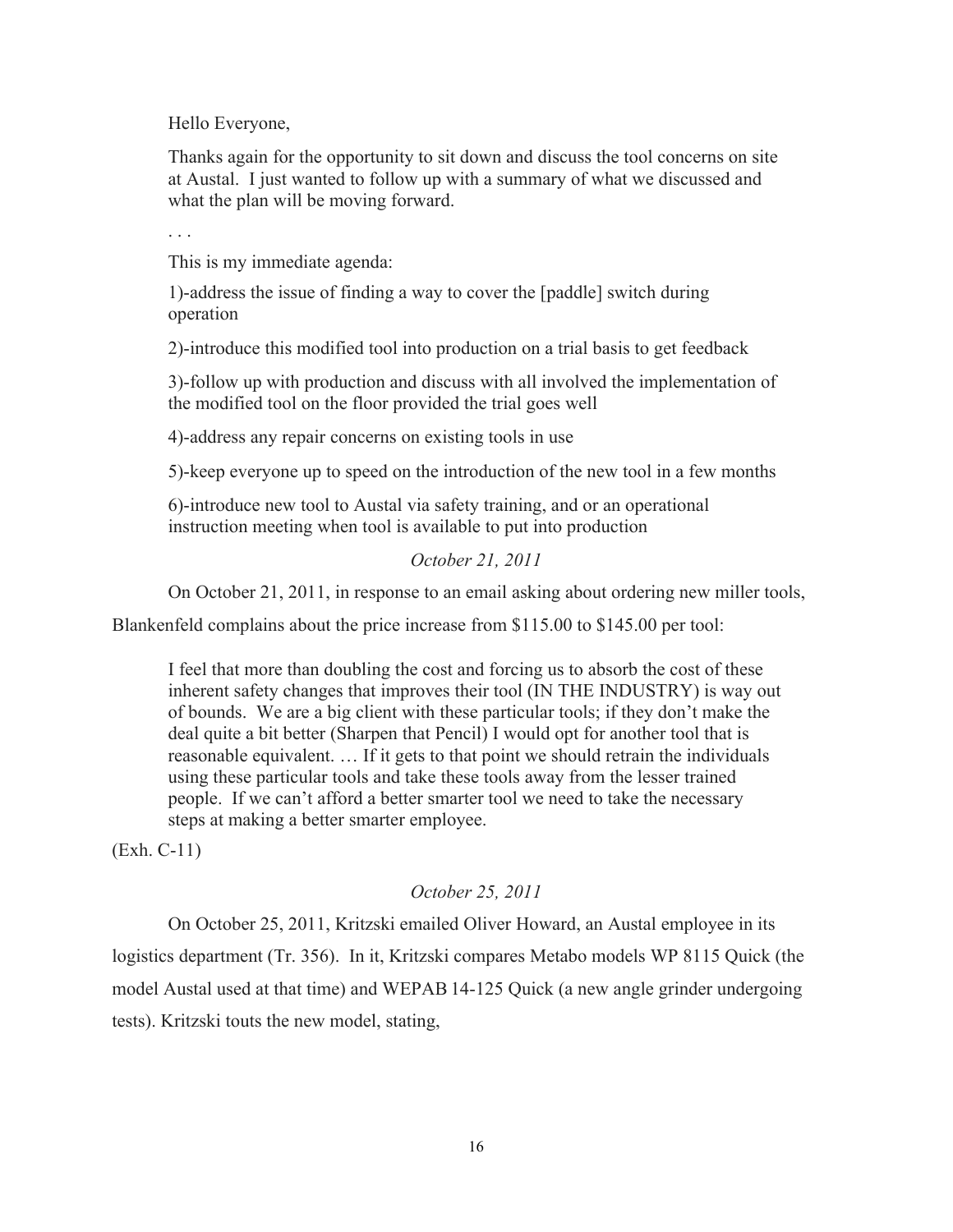Please remember Oliver, no other grinder in the world has all the features available on the new Metabo grinder. Safety of your workers was our number one concern. More importantly it was developed to be the world leader in safety and productivity specific tor your industry. It was designed with the leading manufacturers, such as Austal's, input from its very inception. We value your input on the final version of this tool and hope that it far exceeds your expectations on what the most productive and safe angle grinder should be.

(Exh. R-5)

## *May 21, 2012*

On May 21, 2012, Kritzski emailed Michelle Bowden, Austal's communications and marketing coordinator, requesting permission for two of Metabo's engineers from Germany to observe Austal employees using Metabo tools.

Would it be at all possible for you to perhaps meet us at security and escort us to an area where our tools are being used so the engineers can get 'down and dirty' to ensure their proper usage and that they are performing correctly in regard to the safety features and applications usage.

Later that month, two Metabo design engineers visited Austal's Mobile shipyard and observed employees using the miller tool (Tr. 119-122).

# *June 4, 2012*

On June 4, 2012, one of Metabo's German engineers sent an email with the subject line "pictures from training center" to William Bain, stating he was attaching photographs "we made during [our] visit." Attached are copies of four photographs showing a man operating a miller tool (Exh. R-7).

## *January 7 & 8, 2014*

Exhibit C-9 is a copy of an email thread from January 7 and 8, 2014. On January 7, 2014, Amy Dewise, Austal's process engineer, sent this message (in pertinent part) to Blankenfeld and other Austal supervisors: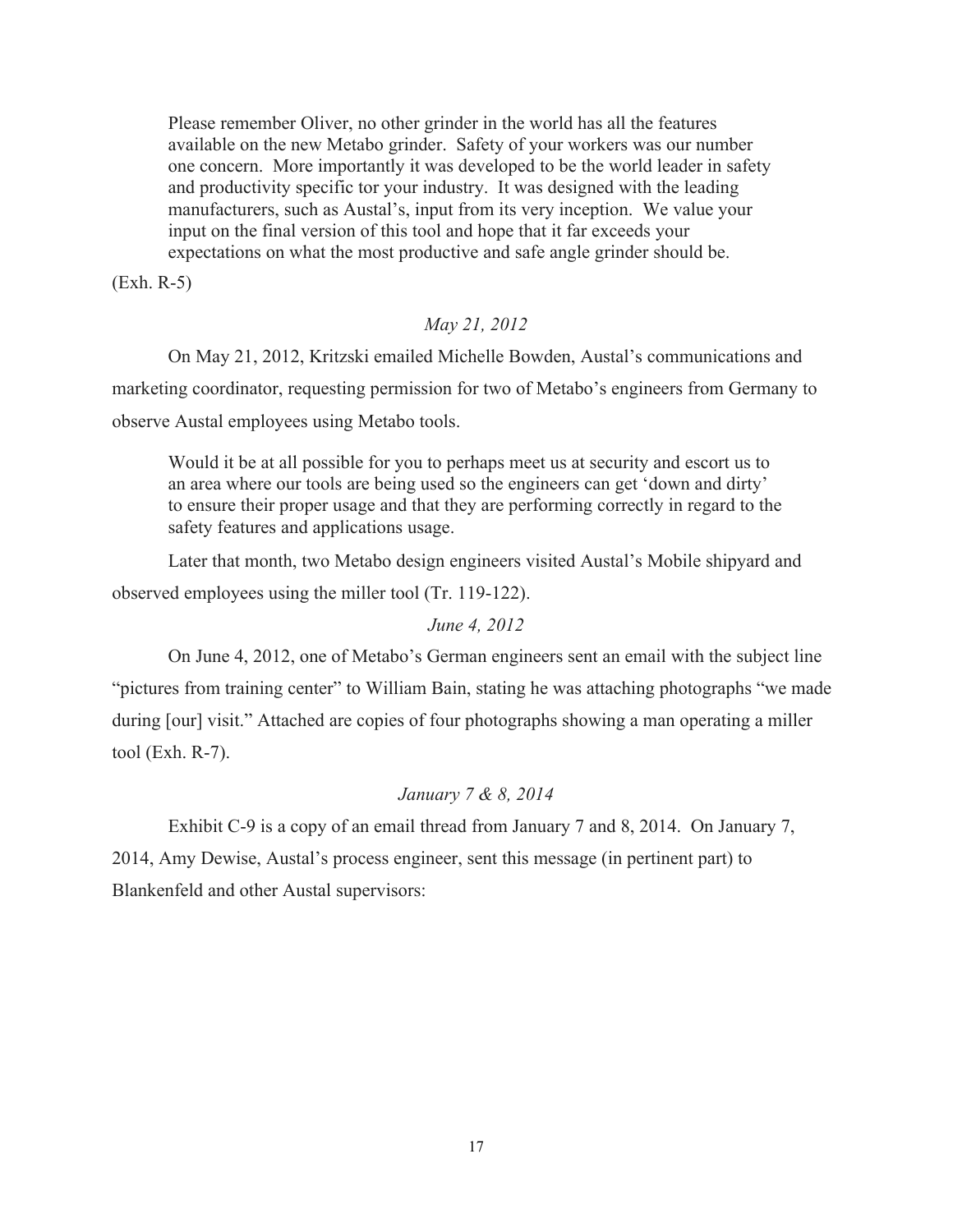### Chris—

I'm looking at the safety metrics, we have had multiple discussions with the trades about improvements. Their biggest complaint is the Metabo—as usual.<sup>12</sup> The latest design is of issue due to the size of the handle. It is too large to allow for a good grip and leads to the lack of proper control of the tool when cutting.

I had spoken with Metabo about a year back when they were in for a demonstration. The salesmen said that if we were not satisfied with the design, they would entertain a tool buy-back. Can we please meet with Metabo to discuss? Can we pursue a new design with the trades' input, so we can finally get this as close to right as possible?

(Exh. C-9)

In response, Blankenfeld provided Dewise with a description of, and background information on, all the models of Metabo grinders in use at the facility. He went on to write, "Some things we may want to consider when deciding on a model. We have approximately 11 OSHA recordable injuries a year involving a Miller Blade attached to one of the non-modified versions." (Exh. C-6)

After some back and forth between Dewise, Blankenfeld, and another Austal supervisor,

Blankenfeld sent the last email (in pertinent part) in the thread on January 8, 2014:

Another issue is the Miller Blades themselves, they were never designed to be put on an angle grinder; these blades are manufactured for use in fixed table milling machines. They have become status quo in most manufacturing industries though for use on Angle Grinders. **I wish we could find something different that works as well.** … **Any tool is dangerous in the hands of the complacent and that have lost respect for the tool. A sander can be just as dangerous if someone is not paying attention.** I think our focus should not be on replacing the tools being used but continued retraining of the employees that are using the tool, unsafely and without the respect they deserve. Supervisors and Foremen can help by stopping incorrect use when they see it also; this would go a long way.

Another solution for this would be to find a cutting wheel that is not as lethal as the miller wheel.

(Exh. C-9) (emphasis in original)

<sup>&</sup>lt;sup>12</sup> Dewise attempted to walk back the phrasing of this sentence in her testimony. "Complaint' was probably the wrong word to use. And, you know, I guess I didn't see it as a negative word but that was one of [the employees'] biggest things. When I'm asking about improvement opportunities and they're listing them, I consider those complaints. Something -- they're not happy about something, they want to change something. So, yes, I did list it as a complaint." (Tr. 821)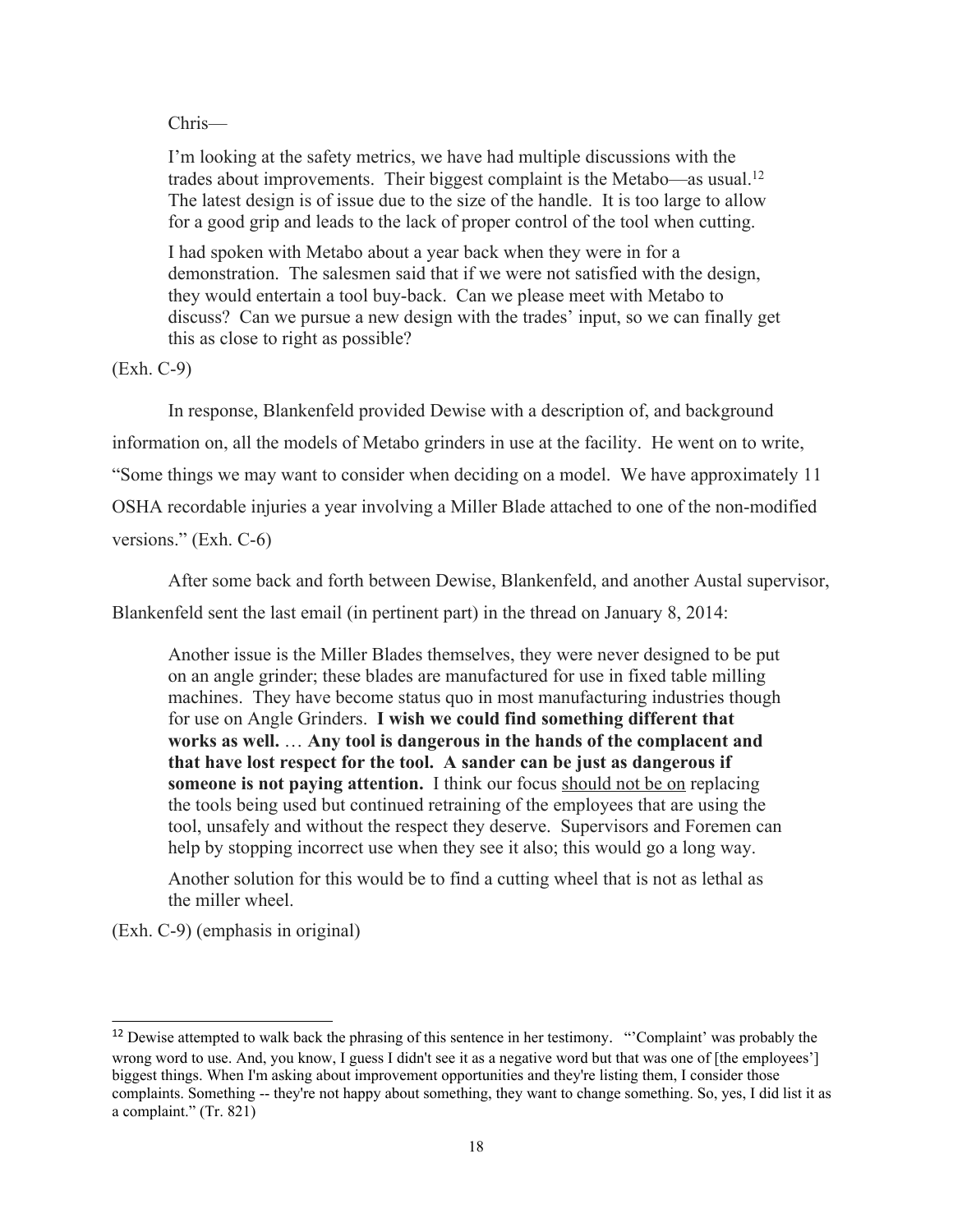## *May 27, 2015*

Exhibit C-7 is a copy of an email thread from May 27, 2015. The first email is from John Kritzski, who was Metabo's Gulf Coast territory manager in 2015, to Tom Burch, vice-president of sales for Southern Gas and Supply (Tr. 331, 644-45). On May 27, 2015, Kritzski wrote the following to Burch:

Tom,

Currently Metabo does not approve the use of any wheel on our grinders other than a bonded abrasive, or specifically approved diamond wheels for stone cutting. This is due to current safety designs and requirements both in in our tool and our wheel guard.

Unfortunately at this time we can not recommend, endorse or approve any wheels other than the specified wheels to be used on any of our angle grinders.

With its current design we can not recommend or allow the use of an all metal grinding wheel on our angle grinders.

Any such use of such wheel on a Metabo is considered dangerous and a potential safety issue to the user.

Best regards,

John Kritzski

(Exh. C-7)

Later that day, Burch forwarded the email to Jean Michon, Austal's indirect purchasing manager (Tr. 646), with the message, "Jean, FYI…this is why Metabo said they didn't move forward with it…" (Exh. C-7)

# **THE CITATION**

The Secretary initially cited Austal for a violation of  $\S(5(a)(1))$  and later alleged, in the alternative, a violation of § 1915.133(a). If § 1915.133(a) applies, then § 5(a)(1) does not. "It is well established that section 5(a)(1) cannot apply if a standard specifically addresses the hazard cited." *Active Oil Serv., Inc.*, 21 BNA OSHA 1184, 1185 (No. 00-0553, 2005). In his motion to amend the Citation, the Secretary noted he was "not changing the nature of the alleged violation, the facts upon which the alleged violation is based, nor the hazard created by the alleged violation. … [T]he Secretary's proposed alleged violation description is unchanged." (Secretary's *Motion to Amend,* p. 2) I find, for the reasons discussed below, § 1915.133(a) applies. Therefore,  $\S$  5(a)(1) does not.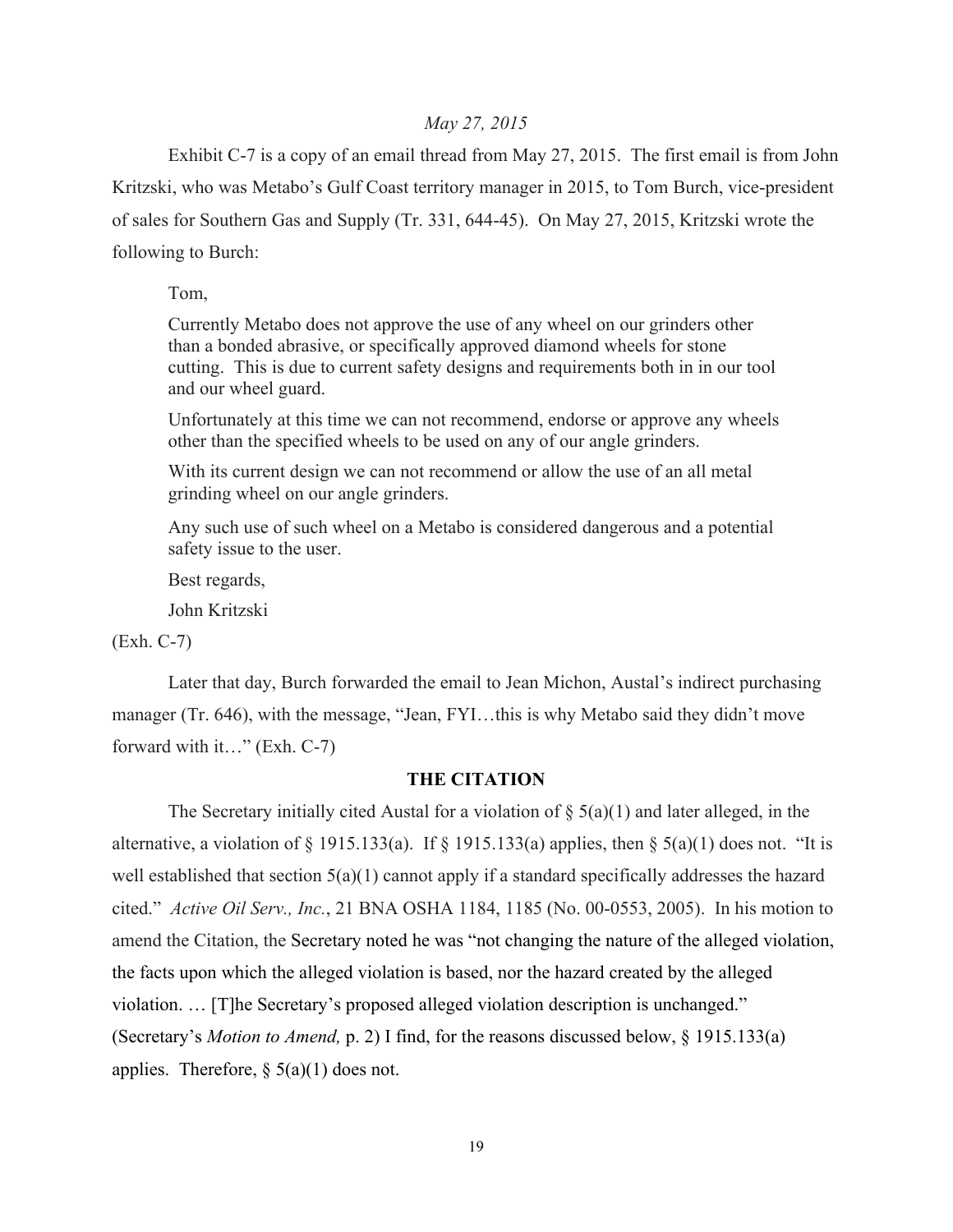### **Alleged Violation of § 1915.133(a)**

The alternative alleged violation description states,

29 C.F.R. 1915.133(a): Employers shall not issue or permit the use of unsafe hand tools.

a) Facility wide: On or about August 3, 2015 and at times prior thereto, the employer allowed the use of an angle grinder with a toothed saw blade, also known as a miller tool, for shipbuilding related activities such as but not limited to chamfering, clipping, trimming, beveling, back gouging a weld, and cutting which exposed employees to amputations, severe lacerations, and other injuries associated with making contact with the toothed saw blade.

## **The Secretary's Burden of Proof for a § 5(a)(2) Violation**

To establish a violation of a safety or health OSHA standard, the Secretary must prove: (1) the cited standard applies; (2) its terms were violated; (3) employees were exposed to the violative condition; and (4) the employer knew or could have known with the exercise of reasonable diligence of the violative condition. *See Astra Pharm. Prods., Inc.,* 9 BNA OSHC 2126, 2129 (No. 78-6247, 1981), *aff'd in pertinent part*, 681 F.2d 69 (1st Cir. 1982).

## *The Cited Standard Applies*

Part 1915 of the OSHA standards is entitled *Occupational Safety and Health Standards for Shipyard Employment.* Section 1915.2(a) states, "Except where otherwise provided, the provisions of this part shall apply to all ship repairing, shipbuilding and shipbreaking employments and related employments." Section 1915.4(k) states, "The term shipbuilding means the construction of a vessel including the installation of machinery and equipment." The parties stipulate Austal "engages in the design and manufacture of commercial ships." (*Joint Prehearing Statement*, p. 7) Austal's worksite is a shipyard covered by part 1915 (Tr. 19-20).

The Secretary contends OSHA'sinterpretation of "hand tools" includes hand-held power tools, such as the miller tool at issue (Secretary's brief, p. 9). Appendix A to OSHA Directive CPL 02-00-157 (*Shipyard Employment "Tool Bag" Directive)* addresses *Application of 29 CFR Part 1910 Standards When 29 CFR Part 1915 Standards Do Not Address a Recognized Hazard in Shipyard Employment.* The appendix provides a side by side comparison of the Part 1915 shipyard employment standards and the Part 1910 general industry standards. Under *29 CFR Part 1910, Subpart P: Hand and Portable Powered Tools and Other Hand-Held Equipment*,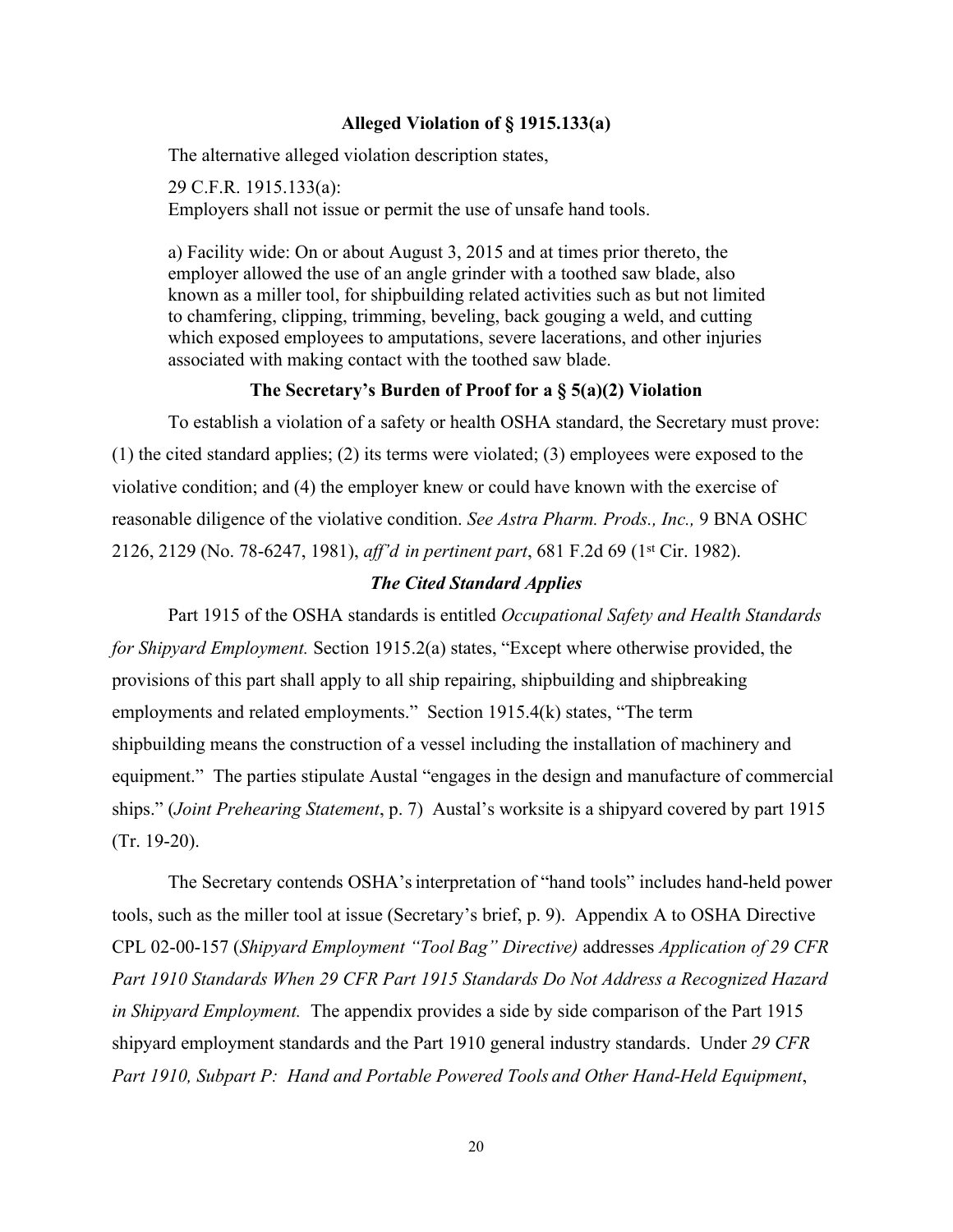Appendix A provides § 1915.133(a) preempts § 1910.242(a), stating, "1915.133(a) applies on vessels and on shore for general requirements for hand and portable powered tools and equipment, preempting this standard in its entirety." (Exh. C-8, p. A-13) The quoted language indicates the term "hand tools" includes hand-held power tools. The Secretary's reasonable interpretation of the cited standard is entitled to deference.

When the Secretary offers interpretations of . . . regulations during the administrative adjudication process, those interpretations are more than just arguments by a party to an adversarial proceeding. Even in this context, the Secretary's interpretations of its own regulations constitute "agency action" and "an exercise of the agency's delegated lawmaking powers" under the Act. *Martin* [*v. Occupational Safety & Health Review Comm'n,*] 499 U.S. [144,] 157, 111 S.Ct. 1171. Indeed, "the Secretary's litigating position before the Commission is as much an exercise of delegated lawmaking powers as is the Secretary's promulgation of a workplace health and safety standard." *Id.*; *see also S.G. Loewendick & Sons, Inc. v. Reich*, 70 F.3d 1291, 1294 (D.C. Cir. 1995) ("[W]e defer even where the Secretary offers his interpretation in the context of litigation before the Commission.").

*Sec'y, U.S. Dep't of Labor v. Action Elec. Co.*, 868 F.3d 1324, 1331 (11th Cir. 2017).

I determine the miller tool at issue in this proceeding is a hand tool (Tr. 22, 74).

Although Austal argues the Secretary failed to establish it violated § 1915.133(a), applicability of the standard is the one element of the violation Austal does not contest (Austal's brief, p. 49) ("[T]he Secretary failed to establish a violation of the regulation. The Secretary did not prove employee exposure to a 'hazard.' Likewise, at hearing, the Secretary failed to establish knowledge on Austal's part.")) I find Part 1915 applies to Austal's worksite as a shipyard where employees engaged in shipbuilding, and  $\S$  1915.133(a) applies to the miller tool, which is a hand tool within the meaning of the standard. The Secretary has established the cited standard applies to the cited conditions.

### *The Terms of the Cited Standard Were Violated*

It is the Secretary's burden to establish Austal issued and/or permitted the use of unsafe hand tools. It is undisputed Austal both provided its employees with miller tools and permitted their use. The critical issue is whether the miller tool is "unsafe."

"Unsafe" is not defined by the cited standard. The *New Oxford American Dictionary* (3d. ed. 2010) defines the term as "not safe; dangerous." In turn, "dangerous" is defined as "able or likely to cause harm or injury." The Secretary argues the miller tool is unsafe based on an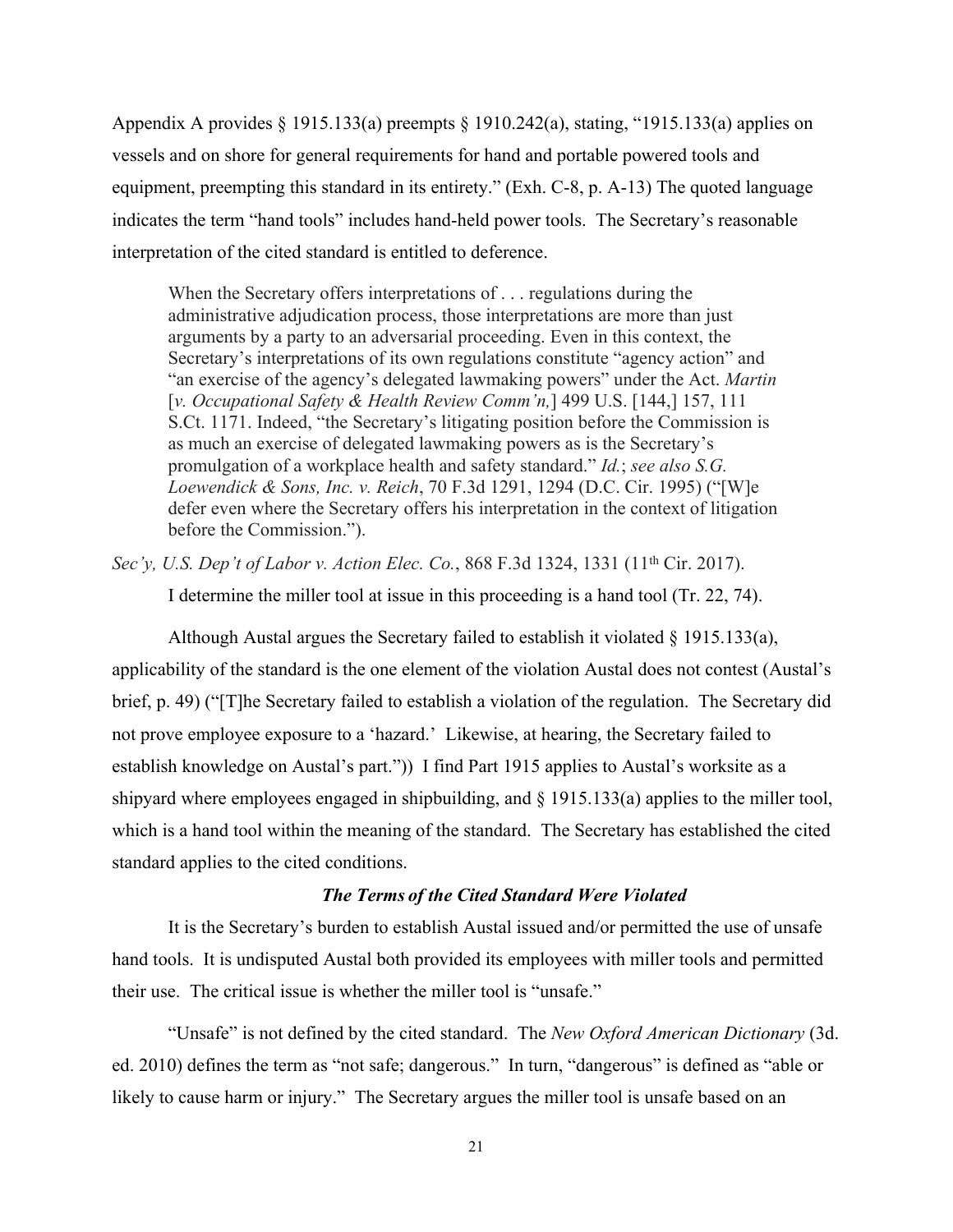explicit warning in Metabo's operating instructions manual (*Manual*) and the number and nature of injuries to employees between January 2013 and October 8, 2014.

As previously noted, with reference to its angle grinder, Metabo's *Manual* specifically warns:

e) **Do not attach a saw chain woodcarving blade or toothed saw blade.** Such blades create frequent kickback and loss of control.

(Exh. C-3) (emphasis in original)

Here, despite the *Manual's* clear warning that toothed saw blades *should not* be attached to the Metabo angle grinder, Austal provided approximately 2,600 angle grinders fitted with toothed saw blades (miller tools) to its fitters and welders at its shipyard (Tr. 523). The *Manual* establishes the manufacturer believes the angle grinder is unsafe when converted to a miller tool. Austal's record of injuries establishes Metabo's belief the miller tool is unsafe is justified.

Austal's OSHA 300 log (*Log of Work-Related Injuries and Illnesses*) demonstrates the miller tool was implicated in 29 reportable kickback injuries between January 2013 and October 8, 2014. The miller tool accounted for six other injuries not identified as kickback injuries. During the same period, all other tools combined accounted for 12 reportable kickback injuries (Exh. C-4). After October 8, 2014, Austal stopped using the designation of "miller tool" for an injury caused by a miller tool, referring to it as only a "tool," although it continued to specify kickback injuries caused by sanders and drills. Between October 2014 and July 2015, Austal's OSHA 300 log records nine unspecified "tool" injuries (Exh. C-4, pp. 43-51). It is known that at least two of the unspecified "tool" injuries were caused by miller tools (Exh. C-4, pp. 49-50, cases #54 & #66).<sup>13</sup>

Austal's *Safety Grams* also acknowledge the inherent danger of using miller tools. As noted, one *Safety Gram* states,

<sup>13</sup> Exhibit C-14 is a copy of Austal's *Incident/Near Miss Report* for case #66. Supervisor Jason Ross completed the *Supervisor's Statement Form* for the incident. Asked to describe what happened, Ross wrote, "The Miller jumped & struck his finger." Ross answered the other questions on the form regarding the incident:

**Do you have any doubts about this accident/incident—** (Ross:) No **Any unsafe acts performed—** (Ross:) No

<sup>(</sup>Exh. C-14)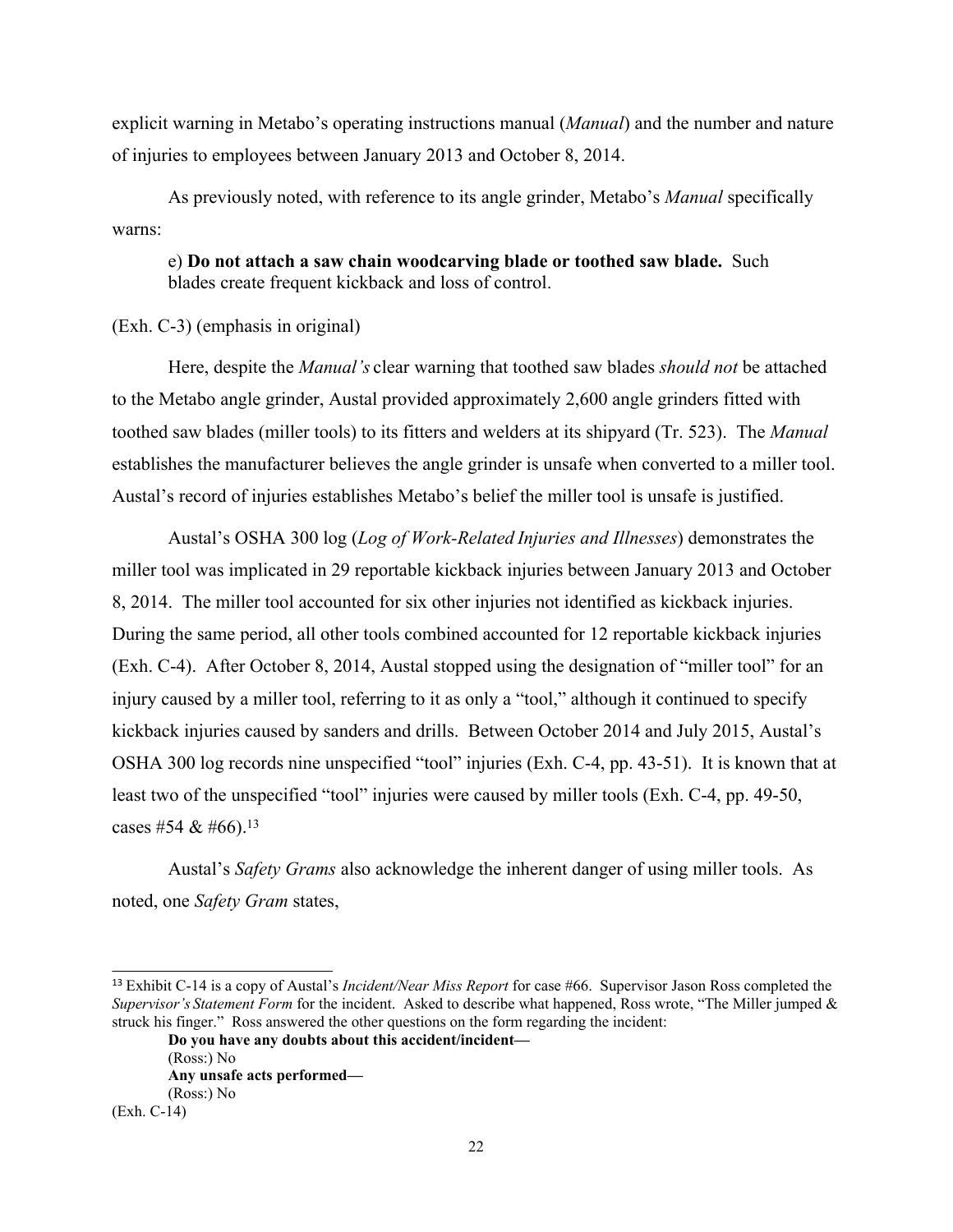#### DID YOU KNOW

That 90% of all accidents involving Miller tools and subsequent employee injuries are caused by the tool KICKING BACK during use. WHY YOU ASK? Millers kick back when the miller blade is engaged in cutting on more than one surface. If the miller blade engages the vertical structure member while cutting the horizontal member, the force of the cut will push the miller up into the operator. An unsuspecting operator will likely not be prepared to manage the new directional force, putting he [sic] or she [sic] directly in the way of the spinning blade.

(Exh. C-6, p. 1) (emphasis in original)

Austal does not address the substantive arguments made by the Secretary, but quibbles over two points of CSHO Yeend's testimony. First, during his deposition, Yeend remarked that a manufacturer's manual is "a starting point."

Q.: In . . . previous inspections . . . in shipyards of hand tools, did you review or rely upon manufacturer's manuals?

A. Yes.

Q. To what extent?

A. That is a starting point in reviewing the equipment to determine what it was designed for and how it's to be used with respect to safety.

Q. And you mentioned those manuals are a starting point. Would the employer's actual use and what they do as far as safety precautions also factor into whether there's a hazard posed?

A. Yes.

(Tab A (Deposition of CSHO Yeend, Tr. 27-28) of Austal's *Motion for Summary Judgment*)

Austal appears to believe CSHO Yeend'sremark that a manufacture's manual is "a starting point" implies the *Manual's* explicit warning not to retrofit its angle grinders with toothed saw blades is insignificant. Austal argues, "[T]he evidence introduced at hearing regarding Austal's *actual* use makes clear the tool was not 'unsafe.'" (Austal's brief, p. 50) (emphasis in original) I disagree. I find the evidence regarding the actual use of the miller tool by Austal's employees establishes the tool was unsafe. The injured employees testified the miller tools they were using kicked back, causing the injuries they sustained. The actual hazard to which the injured employees were exposed is the specific hazard described in detail in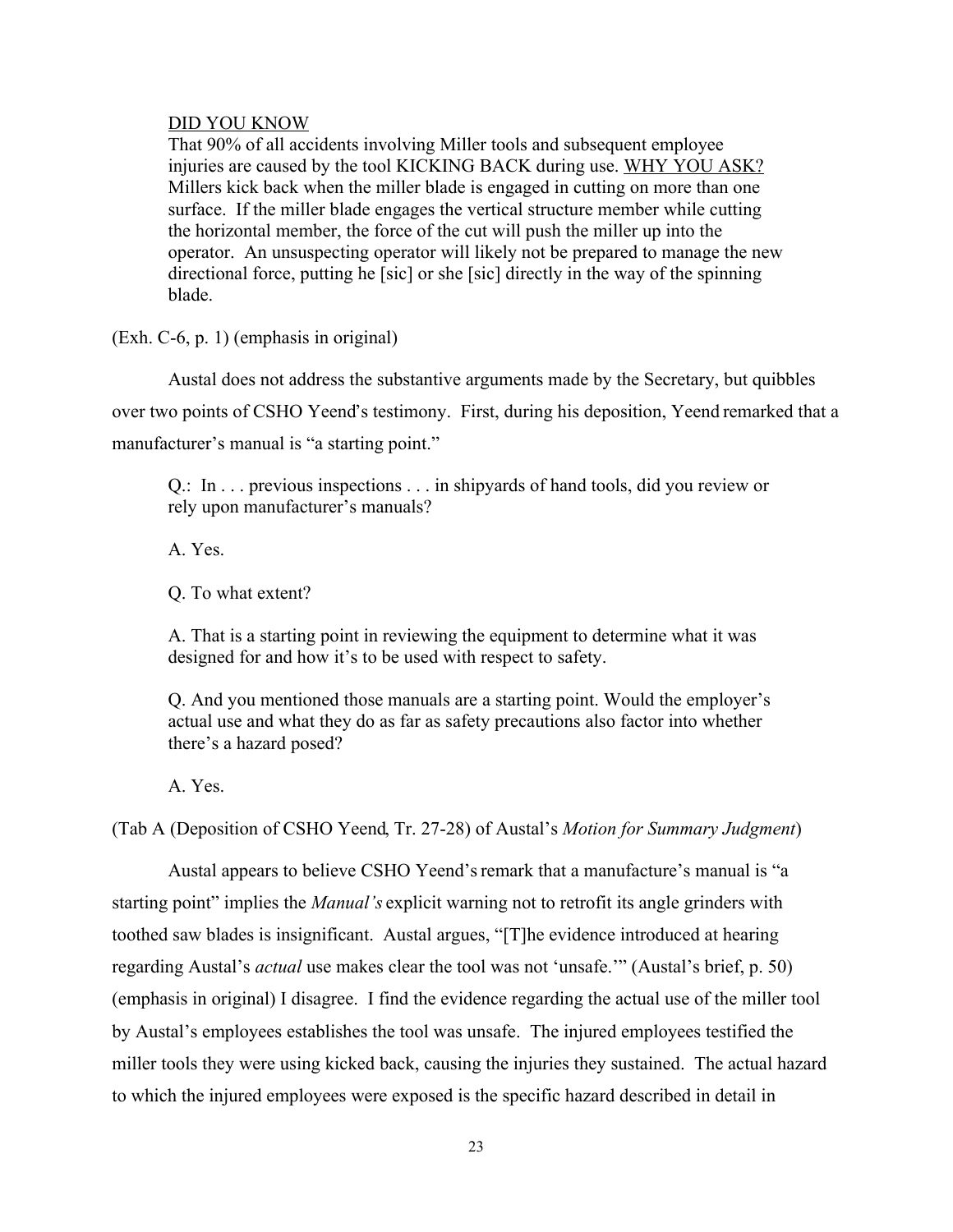#### Metabo's *Manual*:

Kickback is a sudden reaction to a pinched or snagged rotating wheel, backing pad, brush or any other accessory. Pinching or snagging causes rapid stalling of the rotating accessory which in turn causes the uncontrolled power tool to be forced in the direction opposite to the accessory's rotation at the point of jamming.

\* \* \*

e) **Do not attach a saw chain woodcarving blade or toothed saw blade.** Such blades create frequent kickback and loss of control.

(Exh. C-3) (emphasis in original)

Second, upon his initial examination of Austal's OSHA 300 log, CSHO Yeend identified 60 injuries to employees inflicted by miller tools. He subsequently reduced the number of injuries caused by miller tools to 29. Austal claims the OSHA 300 log does not establish the miller tool is unsafe, "given that the Secretary was forced to admit that not all of the injuries listed therein were, in fact, attributable to the miller tool or the alleged kickback hazard." (Austal's brief, p. 50) Austal does not indicate the number of injuries it believes its employees must suffer before it deems the miller tool unsafe.<sup>14</sup> Keeping in mind that "<sup>'</sup>[o]ne purpose of the Act is to prevent the first accident.' *Lee Way Motor Freight, Inc. v. Secretary,* 511 F.2d 864, 870 (10th Cir.1975)." *Hamilton Fixture,* 16 BNA OSHC 1073, 1099 (No. 88-1720, 1993), *aff'd* 28 F.3d 1213 (6th Cor. 1994) (unpublished), I find the occurrence of at least 29 serious injuries over a 22-month period sufficient to establish the tool being used in each of these instances is likely to cause harm or injury.

I find, therefore, the miller tool is unsafe. I base this finding on the following: (1) the testimony of the injured employees establishing the miller tools they were using kicked back, inflicting their injuries; (2) the explicit warning in Metabo's *Manual* that its angle grinders should not be fitted with unapproved accessories, *especially* toothed saw blades; (3) the reason given in Metabo's *Manual* for the explicit warning against toothed saw blades (the kickback hazard); (4) the detailed description acknowledging the kickback hazard in Austal's *Safety Gram*; (5) the emails from Austal's management, going back to 2011, acknowledging numerous employee complaints that the miller tool was unsafe;<sup>15</sup> (6) the email forwarded by Tom Burch

<sup>&</sup>lt;sup>14</sup> Blankenfeld estimated as many as 50 injuries may be attributed to employees using miller tools since 2013 (Tr. 451). In his January 7, 2014, email to Dewise, he acknowledged 11 injures per year are attributable to the miller tool (Exh. C-6).

<sup>&</sup>lt;sup>15</sup> Specifically, miller tools "are garnering significant complaints from the shop floor guys. They are stating they are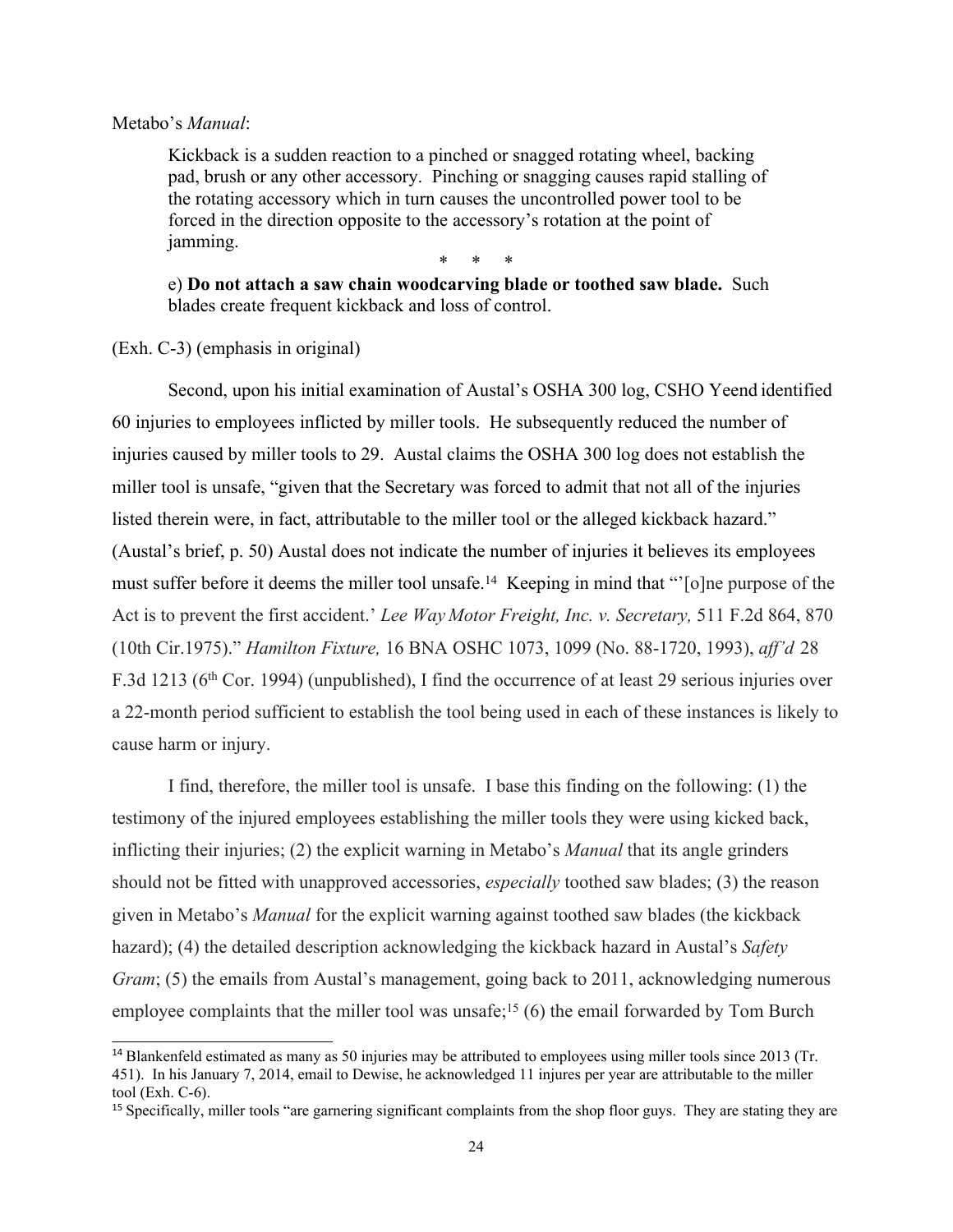from Metabo to Austal (more than two months before the OSHA inspection at issue) informing the company, "[W]e can not recommend or allow the use of an all metal grinding wheel on our angle grinders. Any such use of such wheel on a Metabo is considered dangerous and a potential safety issue to the user." (Exh. C-7); and (7) and the number of injuries sustained by employees using miller tools caused by the kickback hazard.

The Secretary has established the miller tool is unsafe. The terms of  $\S$  1915.133(a) were violated.

### *Employees Were Exposed to the Violative Condition*

Approximately 1,000 welders and fitters used miller tools on a daily basis (Tr. 133, 377). Every time they used the miller tools, they were exposed to the kickback hazard inherent in the use of the tools.

In its brief, Austal makes the curious argument, without citation to the hearing transcript, that, "CSHO Yeend admitted under oath that his inspection did not reveal exposure to any hazards, whether kickback hazards or otherwise."<sup>16</sup> (Austal's brief, p. 51) This is not so. CSHO Yeend testified at length his inspection established Austal's employees used the miller tools on a daily basis and, as established by Austal's OSHA 300 log, a number of employees had been injured as a result of the kickback hazard. "[Around 30 injuries] were directly related to [the] miller tool and then there was a question about others that didn't necessarily mention [the] miller tool but had similar descriptions as far as a kickback or injury types. … [T]here were examples where kickback was mentioned in the descriptive." (Tr. 56) "Yes, I determined this was a serious [violation], primarily from the types of injuries that could occur up to amputations, but also because by nature serious type injuries go on their OSHA 300 logs. … I did notice that there was a significant number of injuries related to the miller tool." (Tr. 72-73)

Next, Austal contends its OSHA 300 log does "not prove exposure where the evidence did not indicate that injuries were reasonably predictable in light of how the miller tool functions and how Austal employees are required to properly operate the miller tool," and cites *Better Bilt Products, Inc.,* 15 BNA OSHC 1167 (No. 89-2028, 1991). (Austal's brief, p. 51) The cited case

<sup>&</sup>lt;sup>16</sup> Austal may be referring to the fact CSHO Yeend did not observe any Austal employees using miller tools to perform actual work during his walkaround inspection, because Austal only permitted him to observe two controlled demonstrations of the miller tool. If this is the basis for Austal's statement, it is a disingenuous argument. CSHO Yeend testified that, other than the demonstration, he did not "observe any other Austal employee demonstrating or operating the miller tool" during his inspection (Tr. 103).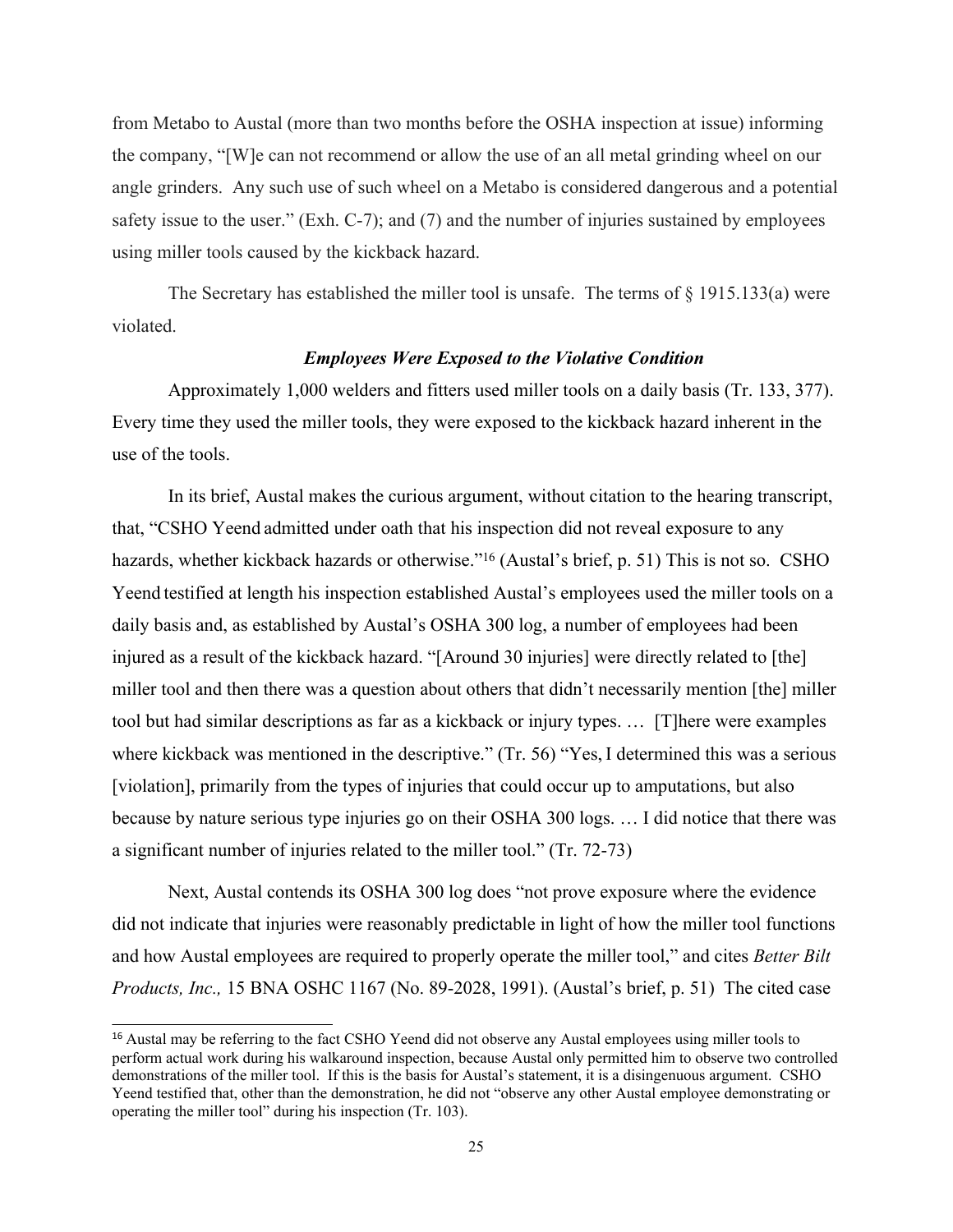is another unreviewed ALJ decision (concerning the machine guarding standard) with no precedential value. Furthermore, the Secretary has established injuries are reasonably predictable in light of how the miller tool functions—it is prone to kicking back, which, as Austal's *Safety Gram* warns, potentially places the employee using the miller tool "directly in the way of the spinning blade." (Exh. C-6)

The Secretary has established Austal's employees were exposed to the kickback hazard created by the use of the miller tool.

# *Employer Knowledge*

The Secretary must establish Austal had either actual or constructive knowledge of the violation.

[T]he Secretary can prove employer knowledge of the violation in one of two ways. First, where the Secretary shows that a supervisor had either actual or constructive knowledge of the violation, such knowledge is generally imputed to the employer. *See Georgia Elec. Co. v. Marshall*, 595 F.2d 309, 321 (5th Cir.1979); *New York State Elec. & Gas Corp*., 88 F.3d at 105; *see also Secretary of Labor v. Access Equip. Sys., Inc.,* 18 O.S.H. Cas. (BNA) 1718, at \*9 (1999). An example of actual knowledge is where a supervisor directly sees a subordinate's misconduct. *See, e.g., Secretary of Labor v. Kansas Power & Light Co.,* 5 O.S.H. Cas. (BNA) 1202, at \*3 (1977) (holding that because the supervisor directly saw the violative conduct without stating any objection, "his knowledge and approval of the work methods employed will be imputed to respondent").

*ComTran Grp., Inc. v. U.S. Dep't of Labor,* 722 F.3d 1304, 1307–08 (11th Cir. 2013).

Here, each Austal manager, director, supervisor, and foreman who testified was aware Austal's employees were using unsafe hand tools when they used miller tools. The record is replete with emails, *Safety Grams,* reports of employee injuries, and numerous employee complaints detailing the kickback danger inherent in using the miller tool, the blades of which, as Blankenfeld acknowledged, were never intended to be used in Metabo's angle grinders.

Contrary to the abundant evidence of Austal's knowledge, Austal argues the citation is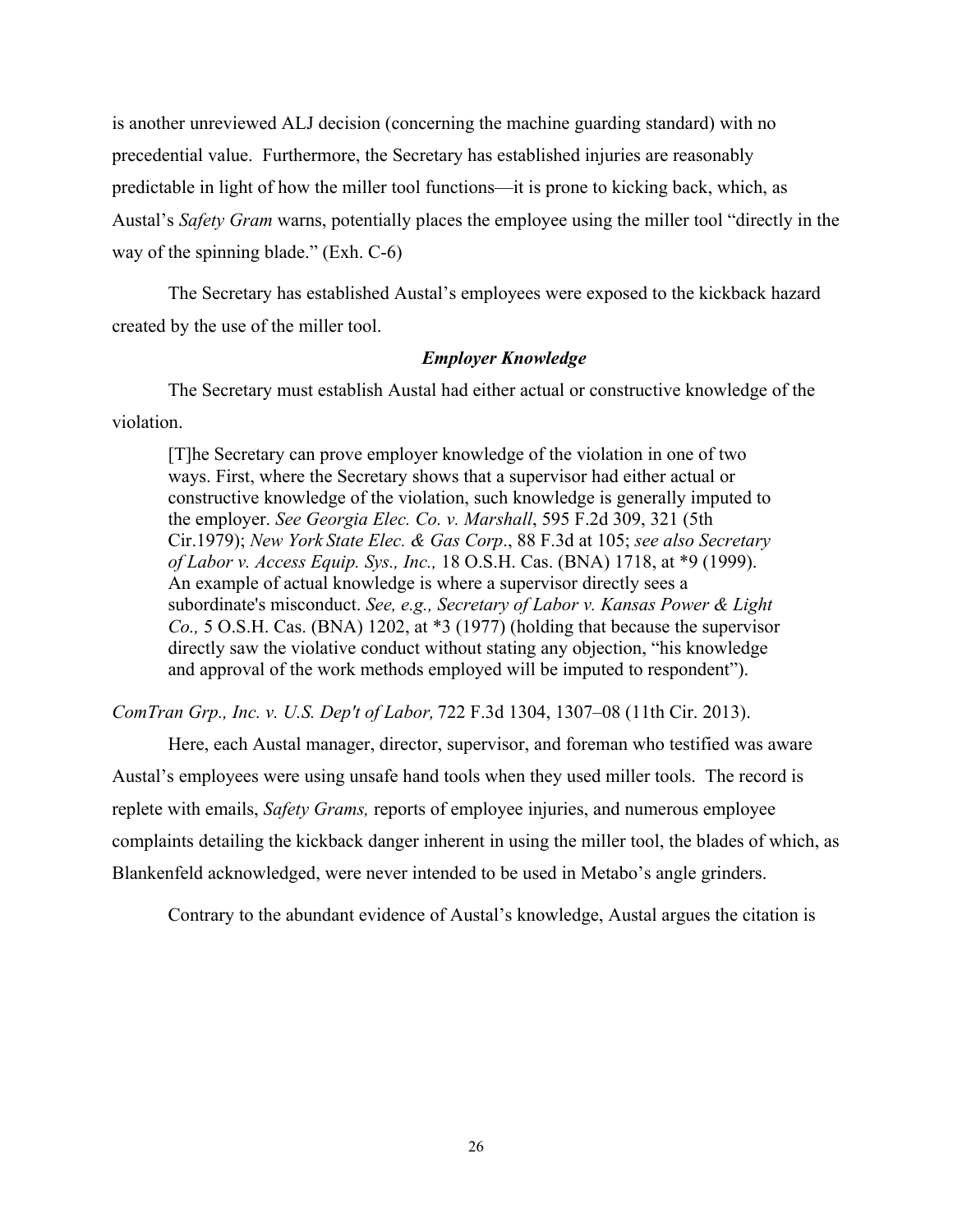due to be vacated because the Secretary failed to prove employer knowledge on behalf of Austal. … Austal's communications with Metabo did not establish knowledge of a hazard. . . . The *only* communication to the contrary came on May 27, 2015—*after* the Keshock litigation had been filed against both Metabo and Austal—and, as John Kritzski testified, related to the use of a cutting wheel, not the toothed saw blade.<sup>17</sup>

(Austal's brief, p. 53) (emphasis in original) Austal refers to the numerous communications with Kritzski over the years and the visit from the German engineers who observed Austal employees using miller tools. Neither Kritzski nor the engineers raised any safety concerns regarding the use of the miller tools. Thus, Austal argues, it could not know the miller tool is unsafe. Even if I overlook the weaknesses in Austal's argument (Kritzski is a salesman with no background in safety (Tr. 331-32), and Metabo's *Manual* could not be more explicit in warning of the dangers of fitting angle grinders with a toothed saw blades), Austal's contention it did not know the miller tool is unsafe fails. It is undisputed numerous Austal management officials were aware, at least since 2011, that its own employees raised repeated, consistent concerns regarding the kickback hazard characteristic of miller tools. At the hearing, Austal impugned the integrity of the "Keshock plaintiffs" and was dismissive of their claims. But these injured employees only became "Keshock plaintiffs" in May of 2015; for at least four years prior to the litigation, enough employees had raised concerns about the miller tools that Austal's supervisors discussed the complaints in various emails ("Their biggest complaint is the Metabo—as usual." (Exh. C-9)). Austal did not need Metabo to alert it of the dangers of using miller tools--its own employees had informed Austal of the dangers inherent in the use of miller tools for years, based on actual experience.

Even without Kritzski's May 27, 2015, email, there is substantial evidence in the record to establish employer knowledge that the miller tool used daily by Austal's employees was unsafe and in violation of § 1915.133(a). Kritzski's email is one more substantive piece of evidence bolstering the Secretary's case. Austal's argument the email was sent *after* the Keshock litigation is irrelevant—it was sent *before* the OSHA inspection, which is the significant

<sup>&</sup>lt;sup>17</sup> The email is not related only "to the use of a cutting wheel," rather than the toothed saw blade, as Austal states. By its own terms, the email prohibits the use of any unapproved wheel: "Currently Metabo does not approve the use of any wheel on our grinders *other than a bonded abrasive, or specifically approved diamond wheels for stone cutting.* ... Unfortunately at this time we can not recommend, endorse or approve any wheels other than the specified wheels to be used on any of our angle grinders. With its current design we can not recommend or allow the use of an all metal grinding wheel on our angle grinders." (Exh. C-7) (emphasis added)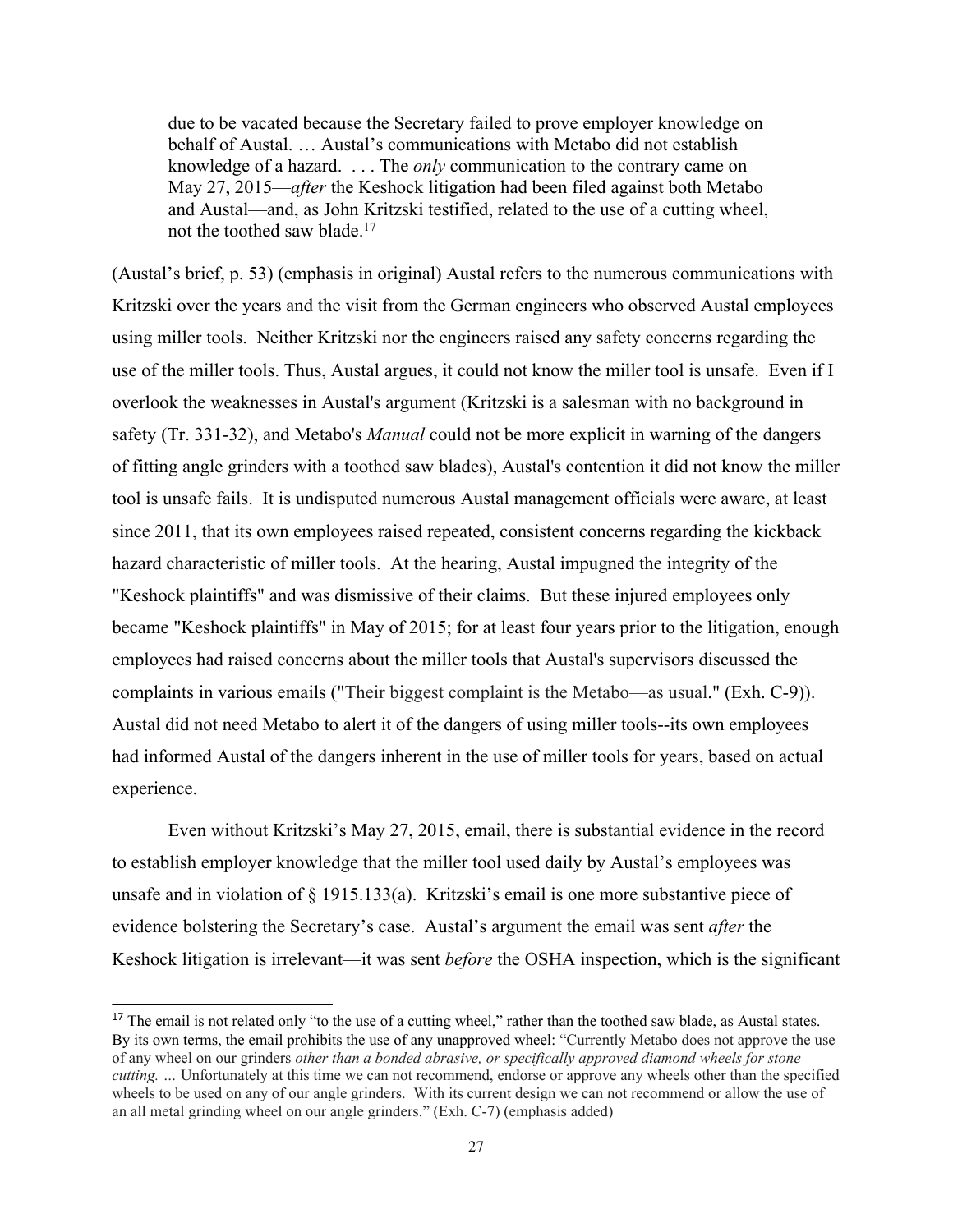event in this proceeding.

The alleged violation description for both the original and the amended citation states, "Facility wide: *On or about August 3, 2015 and at times prior thereto,* the employer allowed the use of an angle grinder with a toothed saw blade, also known as a miller tool[.]" (emphasis added) Austal had adequate information prior to May 27, 2015, that the miller tool was unsafe; from May 27, 2015, to the date of OSHA'sinspection, Austal had a written communication from Metabo specifically warning that fitting the angle grinder with an unapproved accessory "is considered dangerous and a potential safety issue to the user." (Exh. C-7) Blankenfeld acknowledged Austal had received the email in May 2015, "roughly five or six days after we received a notice of litigation that I was named in a lawsuit." (Tr. 544) Austal was still providing its employees with miller tools at the time of the hearing, almost two years after receiving the email (Tr. 377).

The Secretary established Austal's supervisory employees had actual knowledge the miller tool used by approximately 1,000 employees is unsafe. Their knowledge is imputed to Austal.

I find the Secretary has established Austal was in violation of § 1915.133(a).

# **Characterization of the Violation**

The Secretary characterized the violation of  $\S$  1915.133(a) as serious. A serious violation is established when there is "a substantial probability that death or serious physical harm could result [from a violative condition] . . . unless the employer did not, and could not with the exercise of reasonable diligence, know of the presence of the violation." 29 U.S.C. § 666(k). I find serious physical harm is the likely result if a miller tool kicks back while in use, as it is prone to do, as evidenced by the injuries of Austal's employees. The violation is serious.

### **Unpreventable Employee Misconduct Defense**

Austal argues any violations of the cited standard results from unpreventable employee misconduct. "To establish this affirmative defense, an employer must show that it '(1) established work rules designed to prevent the violative conditions from occurring; (2) adequately communicated those rules to its employees; (3) took steps to discover violations of those rules; and (4) effectively enforced the rules when violations were discovered.' *Manganas Painting Co.*, 21 BNA OSHC [1964, 1997 (No. 94-0588, 2007)]." *Stark Excavating, Inc.,* 24

28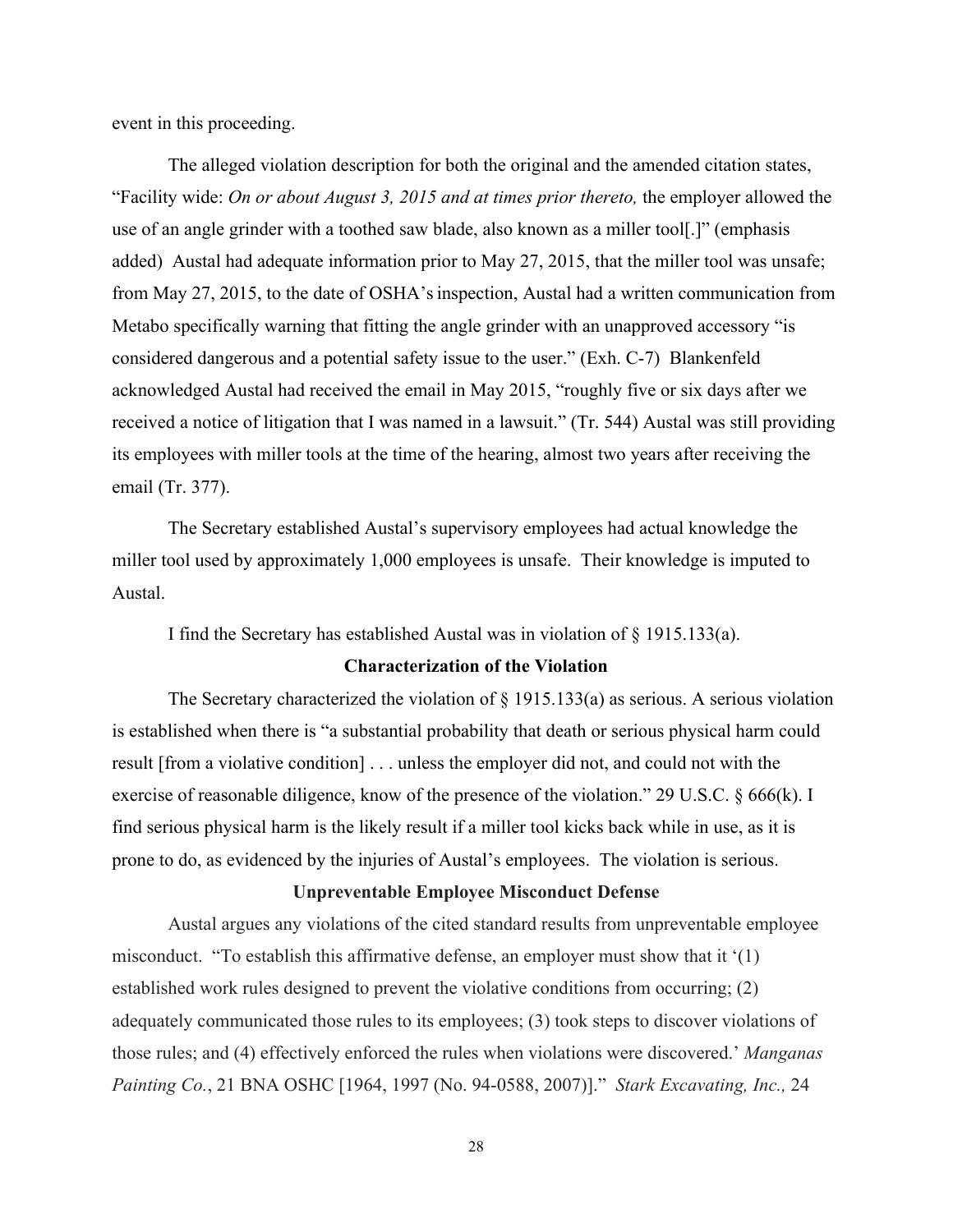#### BNA OSHC 2215, 2220 (Nos. 09-0004 & 09-0005, 2014).

Because I find the miller tool is unsafe and any use of the tool is a violation of § 1915.133(a), Austal cannot establish the first element of the defense—it did not have a work rule designed to prevent the use of the miller tools. It therefore could not have communicated a rule prohibiting the use of the miller tool to its employees; it could not take steps to discover violations of the work rule; and it could not enforce such a rule when violations were discovered.

Even if one accepts Austal's position that any employee who sustained an injury necessarily misused the miller tool, Austal would be unable to establish it effectively enforced a work rule designed to prevent the misuse. Austal argues, without citation to the transcript, "Austal disciplined those who were discovered not complying with such rules. Nothing offered by the Secretary—or by the last-minute Keshock plaintiff witnesses—controverts the fact that known violators were disciplined." (Austal's brief, p. 55) Blankenfeld also asserted employees who misused hand tools were disciplined. "Any time we've had an incident where an employee is using a hand tool or a power tool unsafely, there's been disciplinary action, so that would be employee misconduct, which we act on accordingly, according to our progressive discipline policy." (Tr. 577-78) This assertion is belied by the record.

Austal adduced no documentary evidence it disciplined any of the injured employees. Blankenfeld testified from memory that Austal disciplined three employees injured while using miller tools, but Austal failed to produce proof of the purported discipline (Tr. 558-62). I determined at the hearing, based on Blankenfeld's testimony and counsel for Austal's representations, that disciplinary records did not exist for the three employees cited by Blankenfeld (Tr. 613-620). Blankenfeld testified even verbal reprimands should be documented, yet none were introduced by Austal to show enforcement of its safety program (Tr. 446). CSHO Yeend compared the OSHA 300 log injuries to Austal's disciplinary records and found employees "had not necessarily been disciplined when there was an OSHA 300 entry." (Tr. 61) The five injured employees who testified each stated Austal had not disciplined them for any safety infraction related to their accidents. I determine Austal failed to enforce its safety policy.

I find Austal failed to establish the employee misconduct defense.

#### **Alternative Alleged Violation of the General Duty Clause**

Having found Austal committed a violation of  $\S$  1915.133(a), a specific standard, it is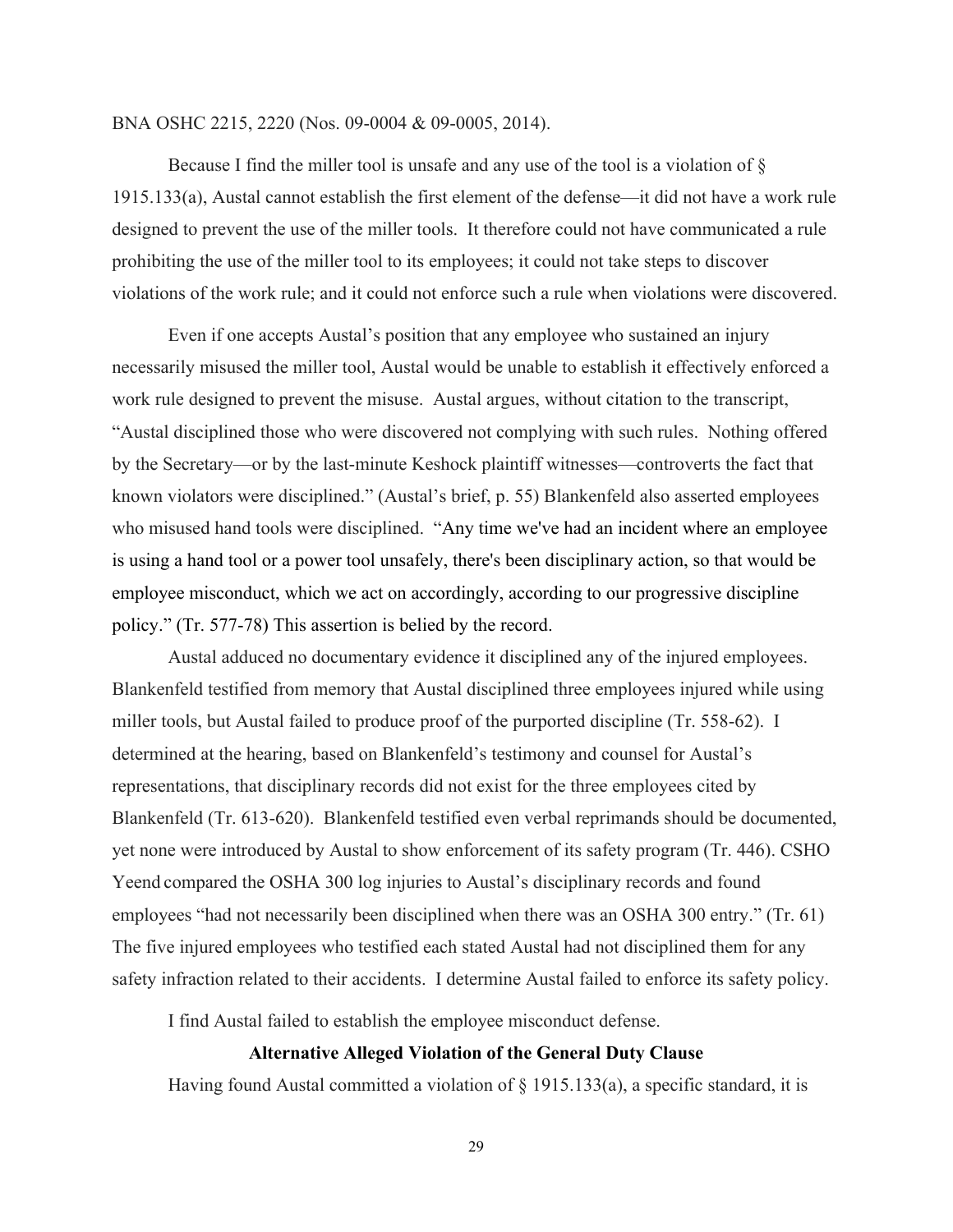unnecessary to dispose of the alternate alleged violation of  $\S(6a)(1)$ . "Where, as here, the Secretary makes an alternative allegation, only one of his allegations can prevail, i.e. the alternative allegation is moot if the first provision alleged is found to apply." *Tower Maint. Corp.,* 25 BNA OSHC 2146, 2147 (No. 13-0777, 2016). For purposes of review, however, I will briefly address the evidence in this proceeding that establishes the elements of the alleged §  $5(a)(1)$  violation that do not overlap with the elements of a  $\S$   $5(a)(2)$  violation.

### **The Secretary's Burden of Proof for a § 5(a)(1) Violation**

To prove a general duty clause violation, the Secretary must establish that: (1) a condition or activity in the workplace presented a hazard; (2) the employer or its industry recognized the hazard; (3) the hazard was causing or likely to cause death or serious physical harm; and (4) a feasible and effective means existed to eliminate or materially reduce the hazard. *Arcadian Corp.*, 20 BNA OSHC 2001, 2007 (No. 93-0628, 2004). He must also prove that the employer had knowledge of the hazardous condition. *Burford's Tree, Inc.*, 22 BNA OSHC 1948, 1950 (No. 07-1899, 2010), *aff'd*, 413 F. App'x 222 (11th Cir. 2011) (unpublished).

*S. J. Louis Constr. of Texas*, 25 BNA OSHC 1892, 1894 (No. 12-1045, 2016).

# **Alleged Serious Violation of § 5(a)(1)**

Item 1 of Citation No. 1 alleges,

OSH ACT of 1970 Section (5)(a)(l): The employer did not furnish employment and a place of employment which was free from recognized hazards that were causing or likely to cause death or serious physical harm to employees in that employees are exposed to amputations, severe lacerations, and other injuries associated with being struck-by the toothed saw blade of a miller tool:

a) Facility wide: On or about August 3, 2015 and at times prior thereto, the employer allowed the use of an angle grinder with a toothed saw blade, also known as a miller tool, for shipbuilding related activities such as but not limited to chamfering, clipping, trimming, beveling, back gouging a weld, and cutting which exposed employees to amputations, severe lacerations, and other injuries associated with making contact with the toothed saw blade.

Among other methods, one feasible and acceptable means of abatement to correct this hazard includes but not limited to using tools designed for the shipbuilding related activities such as but not limited to the GTW series plate beveling tool provided by the same manufacturer.

I find the Secretary met his burden for proving element (1) (a condition in the workplace presented a hazard), element (3) (the hazard was causing or likely to cause death or serious physical harm), and the element of employer knowledge for the reasons discussed in the previous section finding a violation of § 1915.133(a). To prove a violation of § 5(a)(1), the Secretary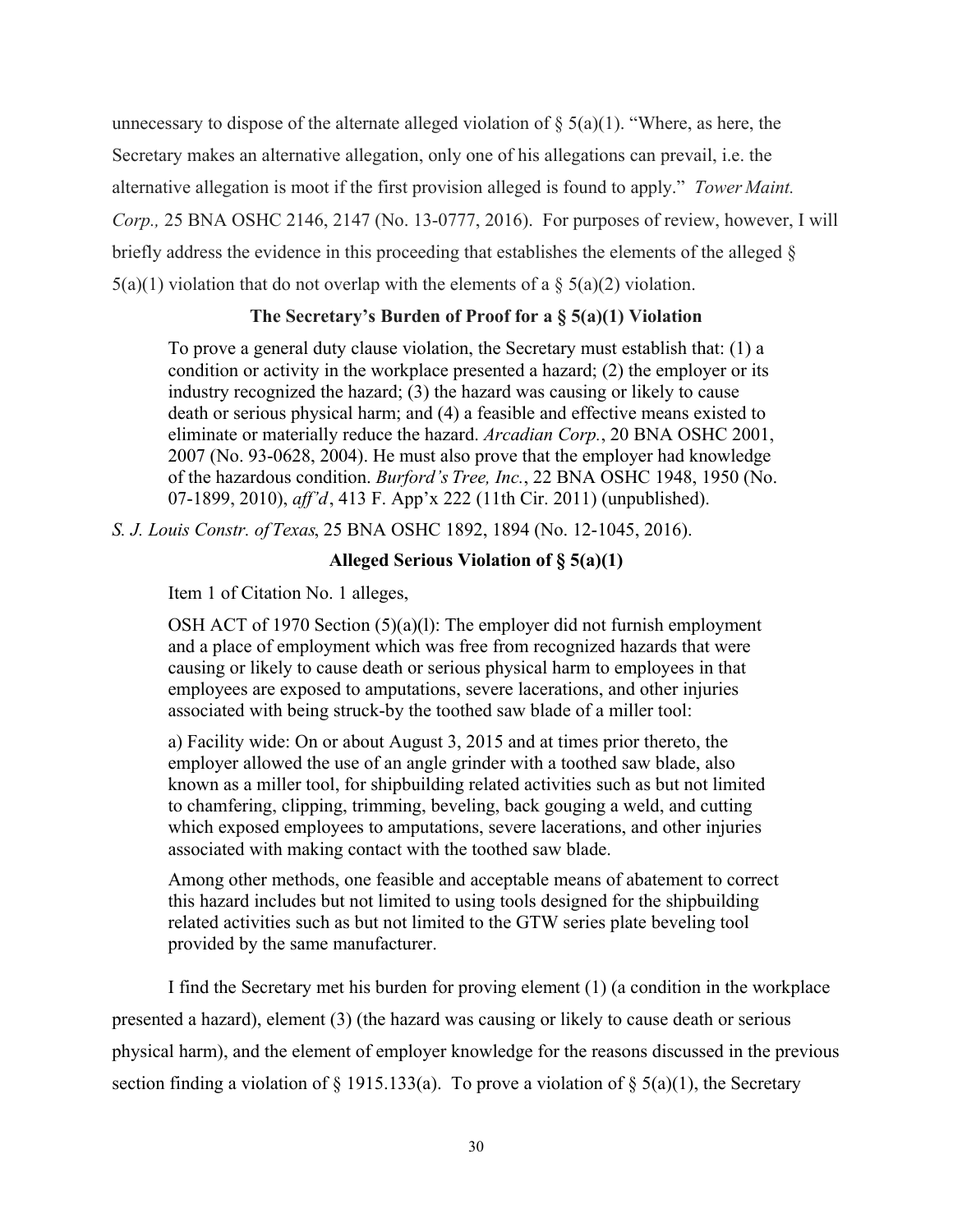must also establish Austal or the shipbuilding industry recognized the cited hazard and that a feasible and effective means existed to eliminate or materially reduce the hazard. I determine the Secretary established both of these elements.

#### *The Employer or Its Industry Recognized the Hazard*

A "recognized hazard" is a condition that is "known to be hazardous." *Georgia Elec. Co. v. Marshall,* 595 F.2d 309, 321 (5th Cir. 1979) (quoting *Georgia Elec. Co*., 5 BNA OSHC 1112, 1115–1116 (No. 9339, 1977)). I find Austal knew use of the miller tool was hazardous. Austal recognized the kickback hazard caused by use of the miller tool. I base this finding on the following documentary evidence:

(1) Austal's *Safety Gram* stating,

Millers kick back when the miller blade is engaged in cutting on more than one surface. If the miller blade engages the vertical structure member while cutting the horizontal member, the force of the cut will push the miller up into the operator. An unsuspecting operator will likely not be prepared to manage the new directional force, putting he [sic] or she [sic] directly in the way of the spinning blade.

(Exh. C-6);

(2) The May 3, 2011, email from Austal's director of module manufacturing, David Tomlin, stating, "We received a large order of new millers . . . that are garnering significant complaints from the shop floor guys. They are stating they are unsafe and that someone is going to get hurt," and Blankenfeld's response on May 4, 2011, stating, "These blades were never designed to be used in a hand power tool. They are blades that go into a fixed milling machine." (Exh. C-10);

(3) The January 7, 2014, email from Austal process engineer Amy Dewise, stating, "[W]e have had multiple discussions with the trades about improvements. Their biggest complaint is the Metabo—as usual. The latest design is of issue due to the size of the handle. It is too large to allow for a good grip and leads to the lack of proper control of the tool when cutting." Blankenfeld's response indicating the miller tool was the cause of 11 recordable injuries per year and his later response on January 8, 2014: "Another issue is the Miller Blades themselves, they were never designed to be put on an angle grinder; these blades are manufactured for use in fixed table milling machines. … Another solution for this would be to find a cutting wheel that is not as lethal as the miller wheel." (Exh. C-9); and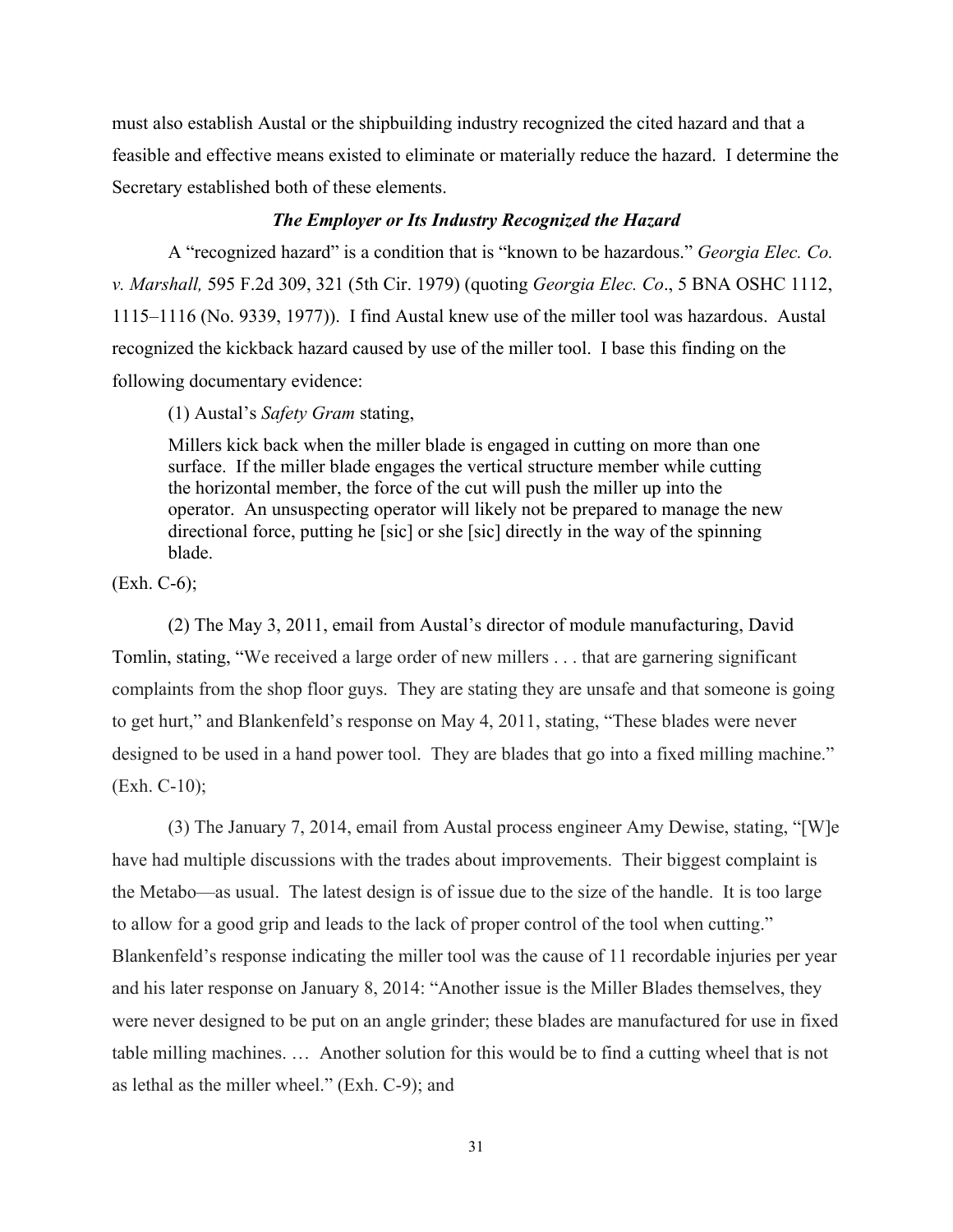(4) The May 27, 2015, email from Metabo's Kritzski to Tom Burch of Southern Gas and Supply, subsequently forwarded to Austal's purchasing manager:

Tom,

Currently Metabo does not approve the use of any wheel on our grinders other than a bonded abrasive, or specifically approved diamond wheels for stone cutting. This is due to current safety designs and requirements both in in our tool and our wheel guard.

Unfortunately at this time we can not recommend, endorse or approve any wheels other than the specified wheels to be used on any of our angle grinders.

With its current design we can not recommend or allow the use of an all metal grinding wheel on our angle grinders.

Any such use of such wheel on a Metabo is considered dangerous and a potential safety issue to the user.

Best regards,

John Kritzski

(Exh. C-7)

# *Means to Eliminate or Materially Reduce the Hazard*

The Secretary alleges in the Citation, "Among other methods, one feasible and acceptable means of abatement to correct the hazard includes but [is] not limited to using tools designed for the shipbuilding related activities such as but not limited to the GTW series plate beveling tool provided by the same manufacturer."

The Secretary has the burden of "demonstrat[ing] both that the [proposed abatement] measures are capable of being put into effect and that they would be effective in materially reducing the incidence of the hazard." *Beverly Enters.*, 19 BNA OSHC at 1190, 2000 CCH OSHD at p. 48,981. "Feasible means of abatement are those regarded by conscientious experts in the industry as ones they would take into account in 'prescribing a safety program."' *Id.* at 1191 (quoting *Nat'l Realty & Constr. Co. v. OSHRC*, 489 F.2d 1257, 1266 (D.C. Cir. 1973)). If the proposed abatement "creates additional hazards rather than reducing or eliminating the alleged hazard, the citation must be vacated for failure to prove feasibility ...." *Kokosing*, 17 BNA OSHC at 1875 n.19, 1995-1997 CCH OSHD at p. 43,727 n.19. But the Secretary is not required to show that the proposed abatement would completely eliminate the hazard. *Morrison-Knudsen Co./Yonkers Contracting Co.*, 16 BNA OSHC 1105, 1122, 1993-1995 CCH OSHD ¶ 30,048, p. 41,279 (No. 88-572, 1993).

*Acme Energy Servs.,* 23 BNA OSHC 2121, 2127 (No. 08-0088, 2012).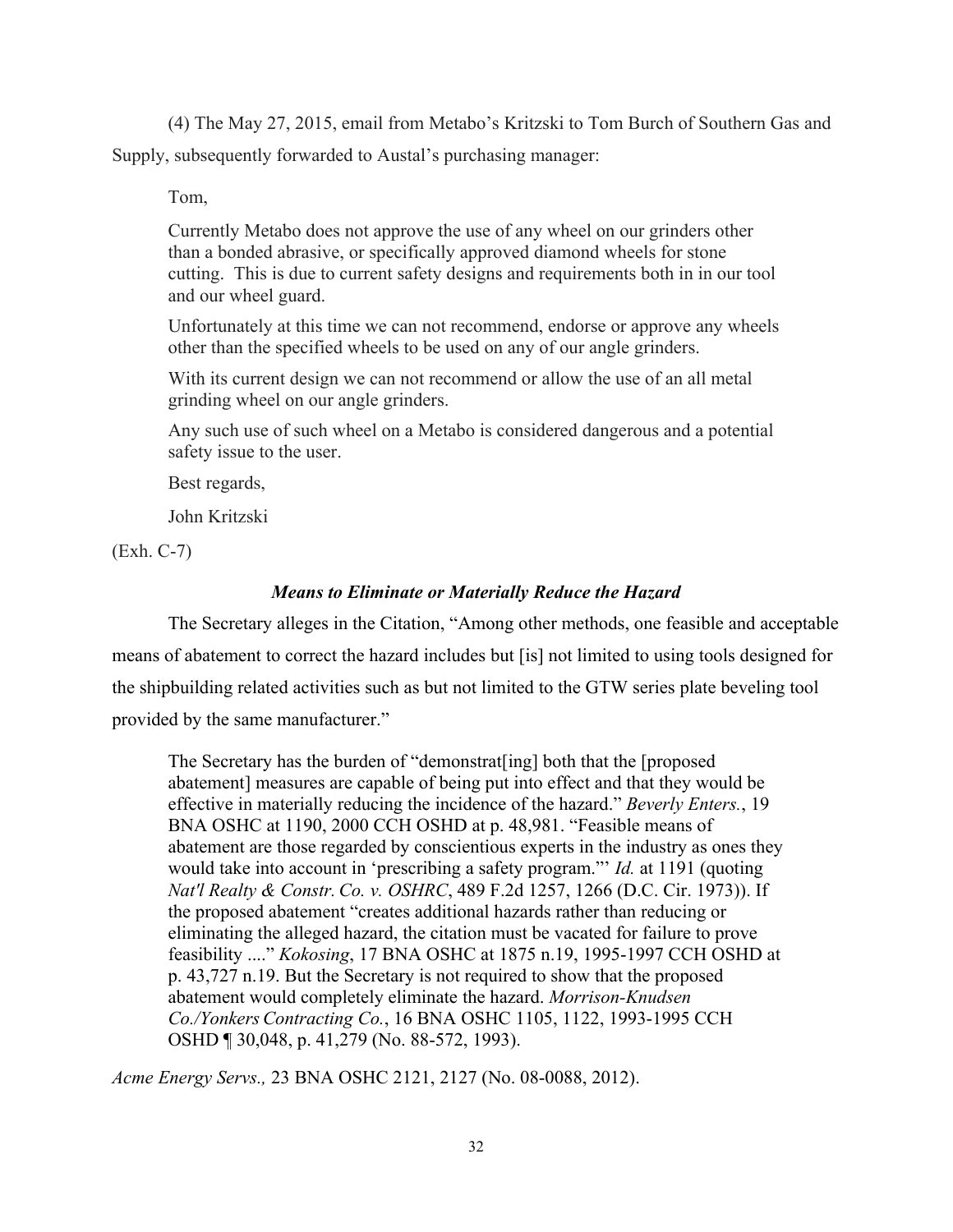CSHO Yeend testified, "[T]he abatement could be as simple as not using [the miller tool] and using the right tool for the job." (Tr. 71) Blankenfeld conceded Austal had other tools available capable of doing all the tasks for which employees used miller tools (Tr. 384-87). Austal's supervisors repeatedly stated employees were not required to use miller tools if they were uncomfortable using them, and they were allowed to use alternative tools (Tr. 690, 696-97, 706-07, 715, 726, 745-47, 762).

The parties stipulated, "The miller tool is used for tasks, including chamfering, clipping, trimming, beveling, back gouging, and cutting." (Tr. 8) Despite this stipulation, one of Austal's *Safety Grams* specifically lists tasks for which a miller tool should *not* be used:

Never Use a Miller Tool when you are:

- Cutting Long Length of Plate "You should ONLY use a Skill Saw to make this cut"
- Trimming Loose Parts "You should ONLY use a Band Saw or Reciprocating Saw"
- Cutting Pipe "You should ONLY use a Chop Saw or a Band Saw"
- Cutting Extrusions "You should ONLY use a Skill Saw to make this cut"
- Beveling "You should ONLY use a Trimmer, Router or Sander"

(Exh. C-6)

Shawn Wilber is Austal's advanced shipbuilding manager. His job entails "basically continuous improvement across the board. So that applies to tools, to processes, software, everything. So cheaper, faster, better." (Tr. 878) Austal asked Wilber to look at a list of tools and evaluate whether they could be used by Austal's employees to perform tasks for which the miller tool is used. One of the tools Wilber evaluated was the GTW series plate beveling tool proposed as a means of abatement in the Secretary's Citation. Wilber agreed it could be used at Austal's shipyard.

Q.: All right, you were asked some questions about the GTW beveling –

Wilber: Yes, sir.

Q.: Is that a tool that can be used for some applications at Austal?

Wilber: Yes, sir.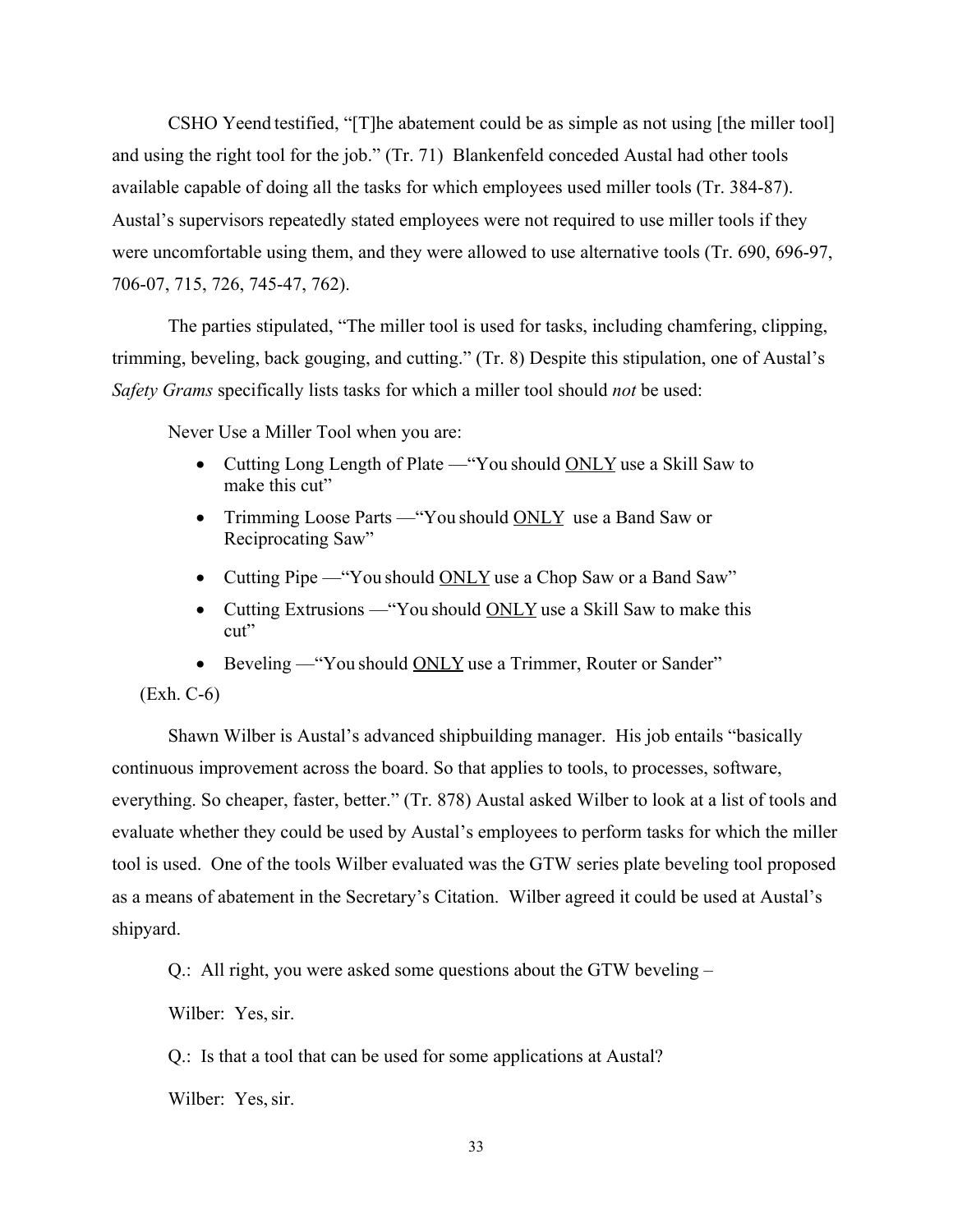Q.: And is -- well I guess it can be used to bevel, right?

Wilber: Yes.

Q.: And at Austal the miller tool is also used to bevel?

Wilber: Not so much. It is used in a handful of locations, but we also have routers and we have multiple different tools that we can use to bevel. But it is used to bevel, I'm not saying that's not.

(Tr. 911)

Blankenfeld testified an employee could use a grinding tool to chamfer (Tr. 604). He stated all tools alternative to the miller tool are "safe for whatever application we allow [employees] to use it in." (Tr. 605) Blankenship testified employees can use sawzalls and band saws to clip, cut, and trim. They can back gouge by using a plunge router or a bull nose grinder (Tr. 384-86). The Secretary has established his proposed abatement measures are capable of being put into effect. He must also prove they would be effective in materially reducing the incidence of the hazard.

I find the record evidence establishes the miller tool has an inherently heightened risk of kicking back and injuring employees. Evidence for this heightened risk includes the specific warning against fitting toothed saw blades in angle grinders found in Metabo's *Manual,* the warning about the kickback hazard in Austal's *Safety Grams*, the number of injuries in Austal's OSHA 300 log attributed to miller tools kicking back, and the descriptions of the accidents in which the employee witnesses were injured. Shawn Wilber's testimony explains why a toothed saw blade increases the likelihood of kickback compared to other accessories that are approved for Metabo's angle grinders.

Wilber: [W]e're slowly processing to try and make the blades safer. One of the things that we're trying to do is remove the gullet part of the saw[.] … As you look at the saw blade, the hole behind the tooth, that's basically what allows you to over-feed the tooth and provide the kickback. So what we've doing is we're modifying the blade of the body to reduce the possibility of the kickback. And currently that blade is in use at Austal. And all the older style blades are off the floor.

JUDGE JOYS: Tell me what the gullet is again?

. . .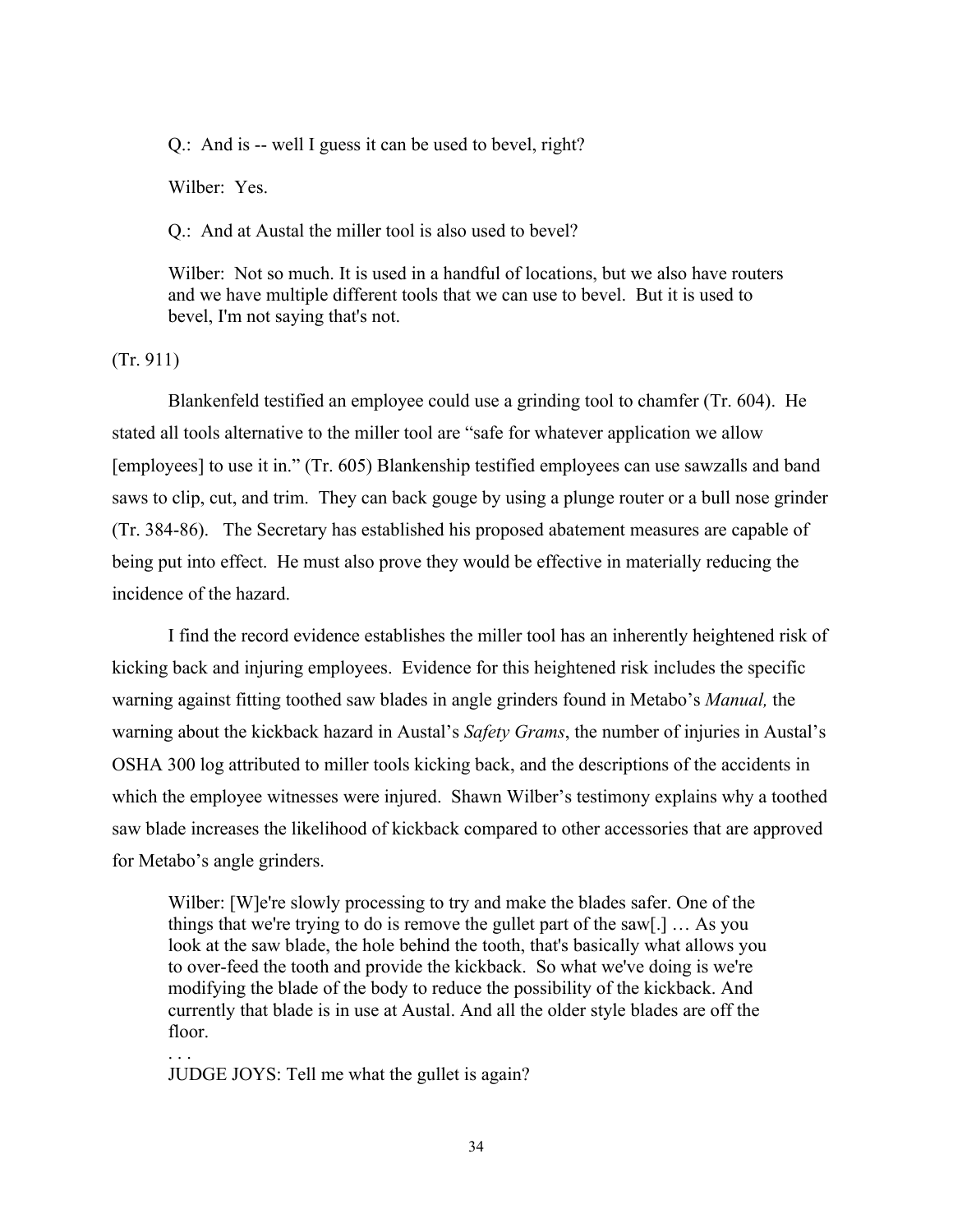Wilber: Right behind the tooth, the carbide, is a piece of the saw blade itself. And there's a relief that goes down. And that opening that goes down is where you can feed the next tooth. So we raise that up so there's less of an opening so you can't - - it's more difficult to over feed it.

JUDGE JOYS: And over-feeding is what causes the kickback?

Wilber: Basically, yes.

#### (Tr. 902-03)

I find the Secretary has established that using available alternative hand tools instead of miller tools to perform required tasks at Austal's shipyard would be effective in materially reducing the incidence of the kickback hazard.

The Secretary has established a violation of  $\S$  5(a)(1). For the reasons discussed in the section addressing the  $\S$  1915.133(a) violation, I find the violation is serious.

#### **PENALTY DETERMINATION**

The Commission is the final arbiter of penalties in all contested cases. "In assessing penalties, section 17(j) of the OSH Act, 29 U. S. C. § 666(j), requires the Commission to give due consideration to the gravity of the violation and the employer's size, history of violation, and good faith." *Burkes Mechanical Inc.,* 21 BNA OSHC 2136, 2142 (No. 04-0475, 2007). "Gravity is a principal factor in a penalty determination and is based on the number of employees exposed, duration of exposure, likelihood of injury, and precautions taken against injury." *Siemens Energy and Automation, Inc*., 20 BNA OSHC 2196, 2201 (No. 00-1052, 2005).

Austal employs approximately 4,000 employees at its Mobile, Alabama, shipyard (Tr. 7). CSHO Yeend testified he had inspected Austal's facility prior to the inspection at issue, but the Secretary did not introduce evidence of prior citations (Tr. 164). I do not credit Austal with good faith based on the awareness of its supervisory personnel of the risks inherent in the use of the miller tool. *Gen. Motors Corp., CPCG Okla. City Plant*, 22 BNA OSHC 1019, 1048 (No. 91- 2834E, 2007) (consolidated) (giving no credit for good faith when management tolerated and encouraged hazardous work practices).

The gravity of the violation is high. Approximately 1,000 welders and fitters at Austal's shipyard used miller tools on a daily basis. Despite frequent complaints from employees going back to at least 2011, Austal took no steps to address the daily exposure to kickback hazard. I